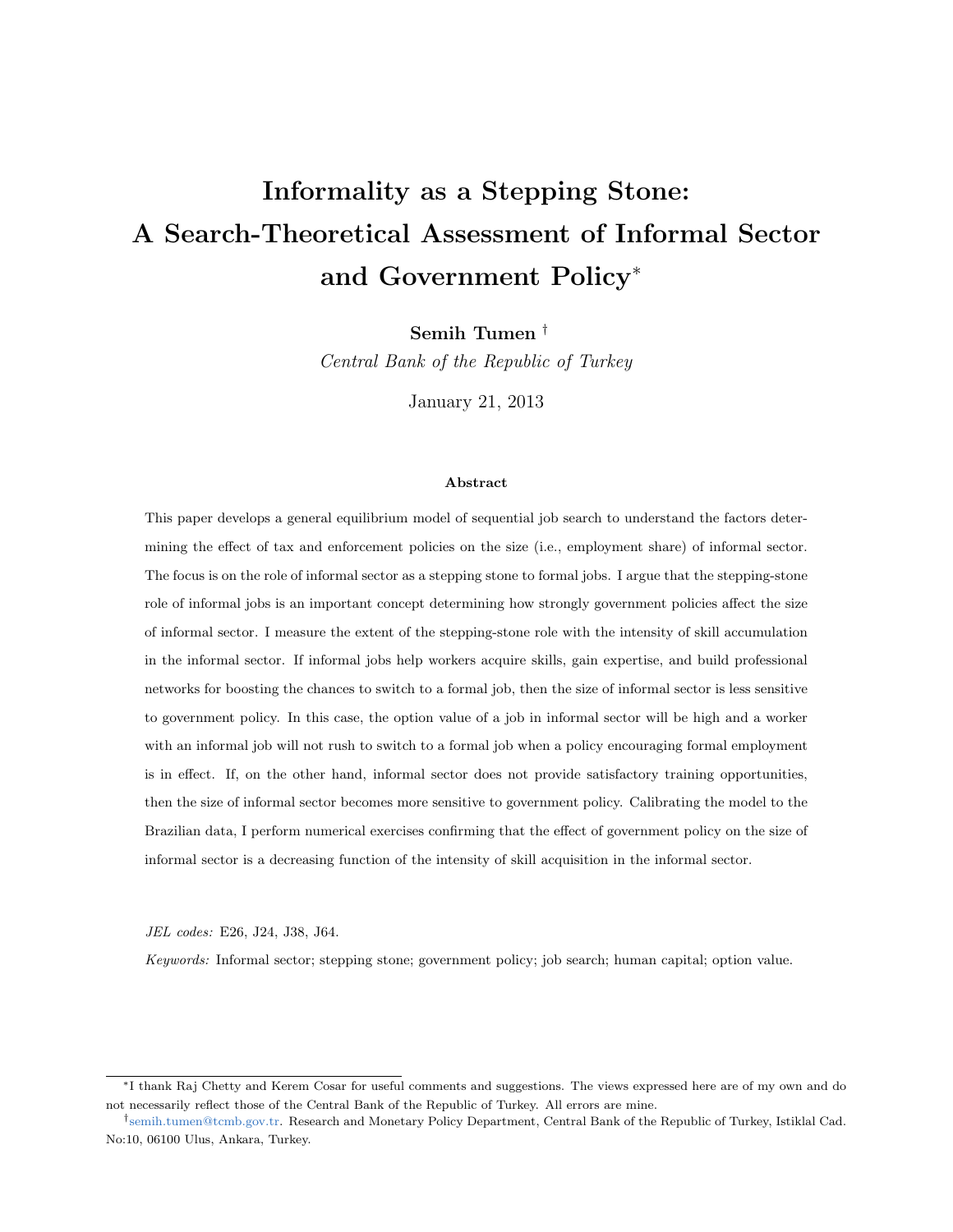## 1 Introduction

Empirical studies on the informal economy—especially the ones on the Latin American countries—find that young unskilled workers tend to work at informal jobs right after the school, since they see the informal sector as a stepping stone to acquiring essential skills that will tran-sition them toward better jobs in the formal sector.<sup>[1](#page-0-0)</sup> Formal jobs are more attractive than informal jobs not only because they pay better, but they provide better on-the-job training opportunities that will improve the workers' future career prospects, and better unemployment insurance and job security arrangements against the labor market risks. In this sense, informal job opportunities are welfare enhancing for the young and the unskilled in the developing countries.

The stepping stone argument may not be equally valid for everyone and for all regions in an informal economy. [\[Wahba](#page-18-0) [\(2009\)](#page-18-0)] finds, using Egyptian data, that informal employment may be a viable stepping-stone to formal jobs for high-educated males, but is likely a dead end for uneducated and for females. There are also regional and industrial differences. For example, if the informal jobs are heavily concentrated in rural or agriculture-dependent areas and subsectors with less physical capital requirements, then potential for advancement for an informal worker is slim, which means that the stepping-stone role is not significant. If, on the other hand, informal jobs are densely located in urban areas or regions with capital-intensive subsectors, then the returns to start a career in the informal sector can be much higher. Finally, the composition of informal jobs in rural versus urban areas may vary across countries, which implies that the degree of the stepping-stone role may also vary across countries. These facts suggest that the degree to which informal jobs can serve as an advancement path to formal jobs can exhibit a significant degree of heterogeneity  $(i)$  at the individual level,  $(ii)$  at the sector level, and *(iii)* at the country level. The main goal of this paper is to assess the effect of government policy on the size of the informal sector taking these differences into account.

<sup>&</sup>lt;sup>1</sup>For early papers in the literature, see [Fields](#page-16-0) [\(1975\)](#page-16-0) and [Mazumdar](#page-17-0) [\(1976\)](#page-17-0). More recent studies along these lines include [Bosch and Maloney](#page-16-1) [\(2010\)](#page-16-1), [Cunningham and Salvagno](#page-16-2) [\(2011\)](#page-16-2), and [Gunther and Launov](#page-17-1) [\(2012\)](#page-17-1). This is also closely related to the idea that younger workers tend to shop around for temporary jobs that will help them build enough skills, experience, and connections until they reach their final career paths [\[Topel and Ward](#page-18-1) [\(1992\)](#page-18-1)]. Moreover, the informal sector appears to play the role of informal job training [\[Hemmer and Mannel](#page-17-2) [\(1989\)](#page-17-2)].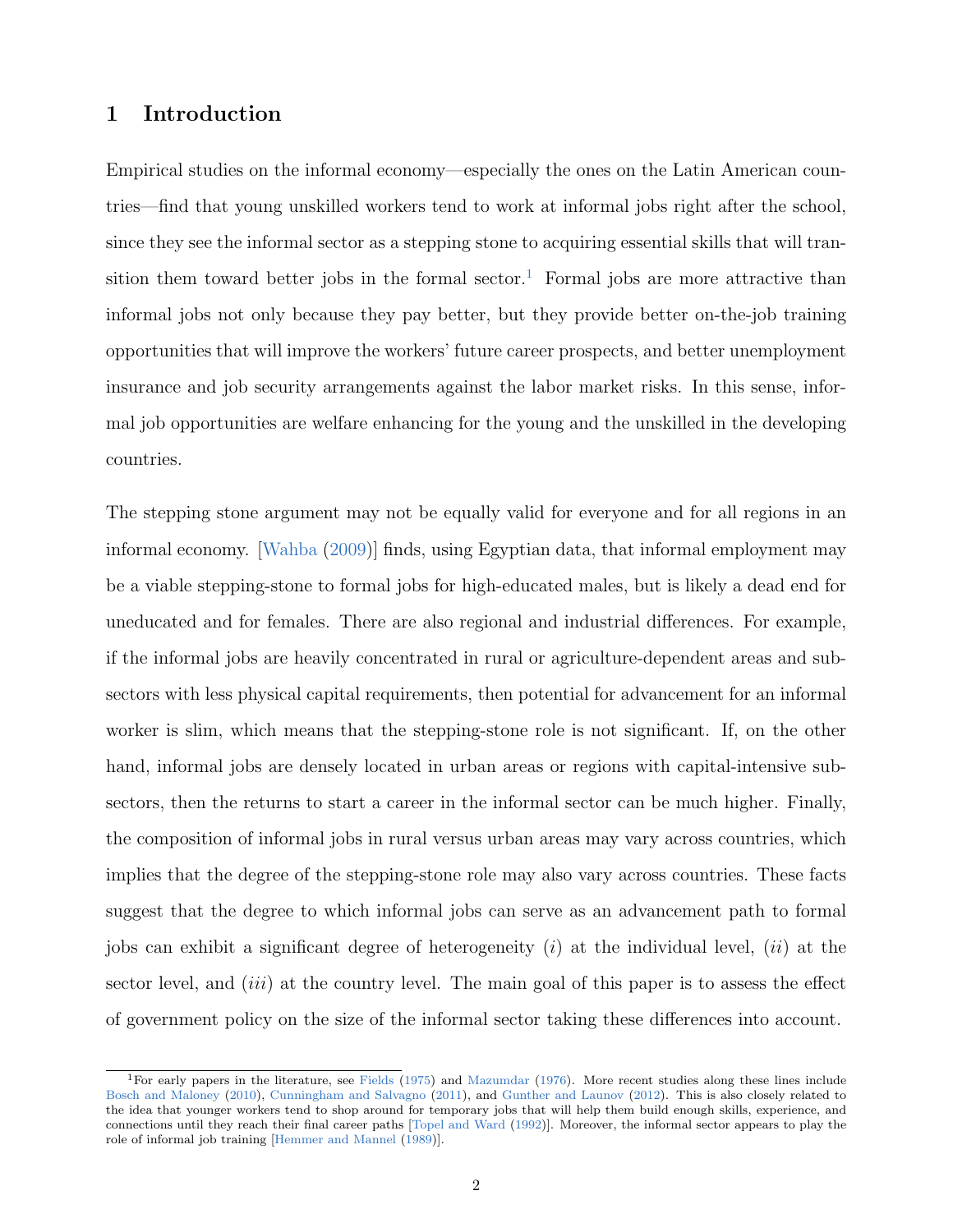I argue that the stepping-stone role of the informal jobs is an important concept to understand the link between government policy and the size of the informal economy. Think of a policy proposal targeting to reduce the size of the informal sector. To be concrete, let's assume for a moment that the government wants to reduce the tax burden on formal labor income for the purpose of increasing the relative attractiveness of formal jobs. Leaving the stepping-stone role aside, a simple theoretical setup will naturally predict a certain degree of substitution from informal jobs to formal jobs in case of a tax cut. If the stepping-stone motives are strong enough (i.e., if an informal job provides vocational training and leads to acquisition of productive skills), then the degree of this substitution will be lower because the option value of informal employment is high when informal jobs serve as a stepping-stone to formal jobs. A simple comparison of the policy consequences in these two environments (e.g., with and without the stepping-stone role of informal jobs) will lead us to the conclusion that the stepping stone role of the informal sector reduces policy effectiveness; that is, in the tax example, the effect of a tax cut on the size of the informal sector will be much lower when the informal sector is a stepping stone to formal jobs.

I develop a general equilibrium sequential search model to assess the relevance of these ideas both qualitatively and quantitatively. The basic theoretical setting is a version of the [McCall](#page-17-3) [\(1970\)](#page-17-3) search model. There are three labor market states; unemployment, employment in the informal sector, and employment in the formal sector. Unemployed workers gradually lose their skills over time, while employed workers in formal and informal jobs accumulate skills—where the rate of skill accumulation is higher at formal jobs. The motivation behind the way I introduce these ideas into a job search environment comes from [Ljungqvist and](#page-17-4) [Sargent](#page-17-4) [\(2008\)](#page-17-4). I measure the extent of the stepping-stone role with the intensity of skill accumulation in the informal sector. In other words, whether the informal sector serves as a good stepping stone to formal jobs or not depends on the intensity of skill accumulation in the informal sector. I vary this intensity to understand the link between government policy and the size of the informal sector under different configurations for the importance of the stepping-stone role. This is the first paper in the literature mentioning the stepping-stone role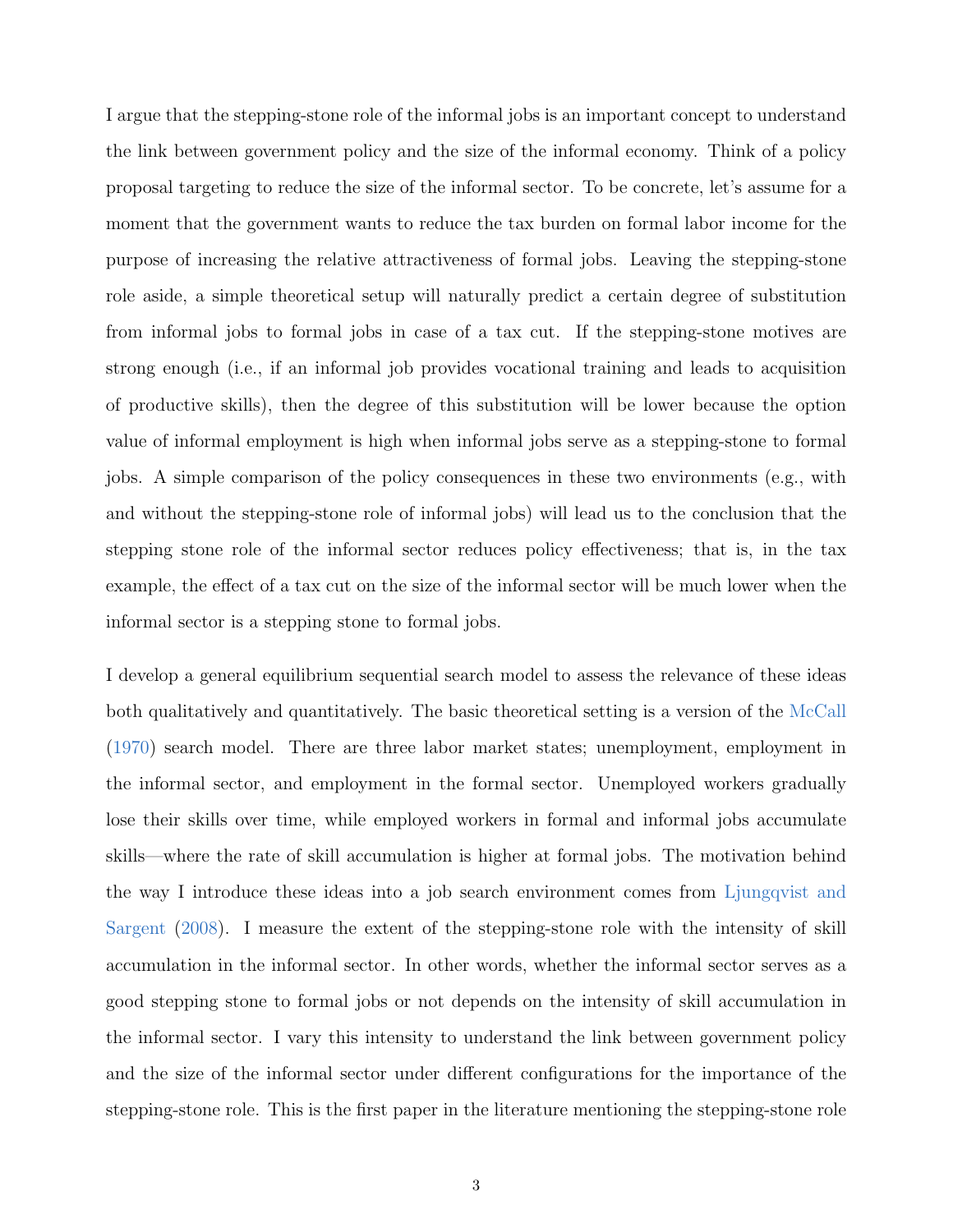of the informal sector to operate as a mechanism determining policy effectiveness.

Calibrating the model to the Brazilian economy, in which policing is moderate (close to being loose) and around 50 percent of the workers are employed in informal jobs, I perform numerical exercises to assess these ideas quantitatively. The focus is on two policy variables: taxes on formal labor income and the degree of enforcement (or policing). I vary the intensity of skill acquisition at an informal job.<sup>[2](#page-0-0)</sup> I find that a 5 percentage points reduction in taxes—a reduction from 40 to 35 percent—leads to a 6.5 percentage points decline in the size of the informal sector when the stepping-stone role of the informal sector is strong, while the size of the informal sector declines by almost 14 percentage points when the stepping-stone motives are weak.

The same mechanism works when the degree of enforcement is varied, holding the taxes fixed. When the stepping-stone role motives are strong, 10 percentage points increase in the probability of getting caught—an increase from 30 percent to 40 percent—leads to an approximately 9.5 percentage points decline in the size of the informal economy. When the stepping-stone role of the informal sector is diminished, however, the decline in the size of the informal economy now amounts to almost 23 percentage points.

There are also implications for the unemployment rate. It is well-known that there is a tradeoff between lower informal employment and higher unemployment rates; that is, policies that reduce the size of informal employment will likely increase the rate of unemployment [\[Boeri and](#page-16-3) [Garibaldi](#page-16-3) [\(2005\)](#page-16-3)]. The model suggests that government policy generates extra unemployment when the intensity of skill accumulation in the informal sector is low. For the tax exercise, the environment with a low-learning-intensity informal sector generates an additional 1.83 percentage points unemployment rate than the environment with a high-learning-intensity informal sector does. The difference goes up to 4.42 percentage points for the enforcement exercise.

These results communicate two related but distinct messages in terms of policy recommenda-

<sup>2</sup>See Section 3 for the details.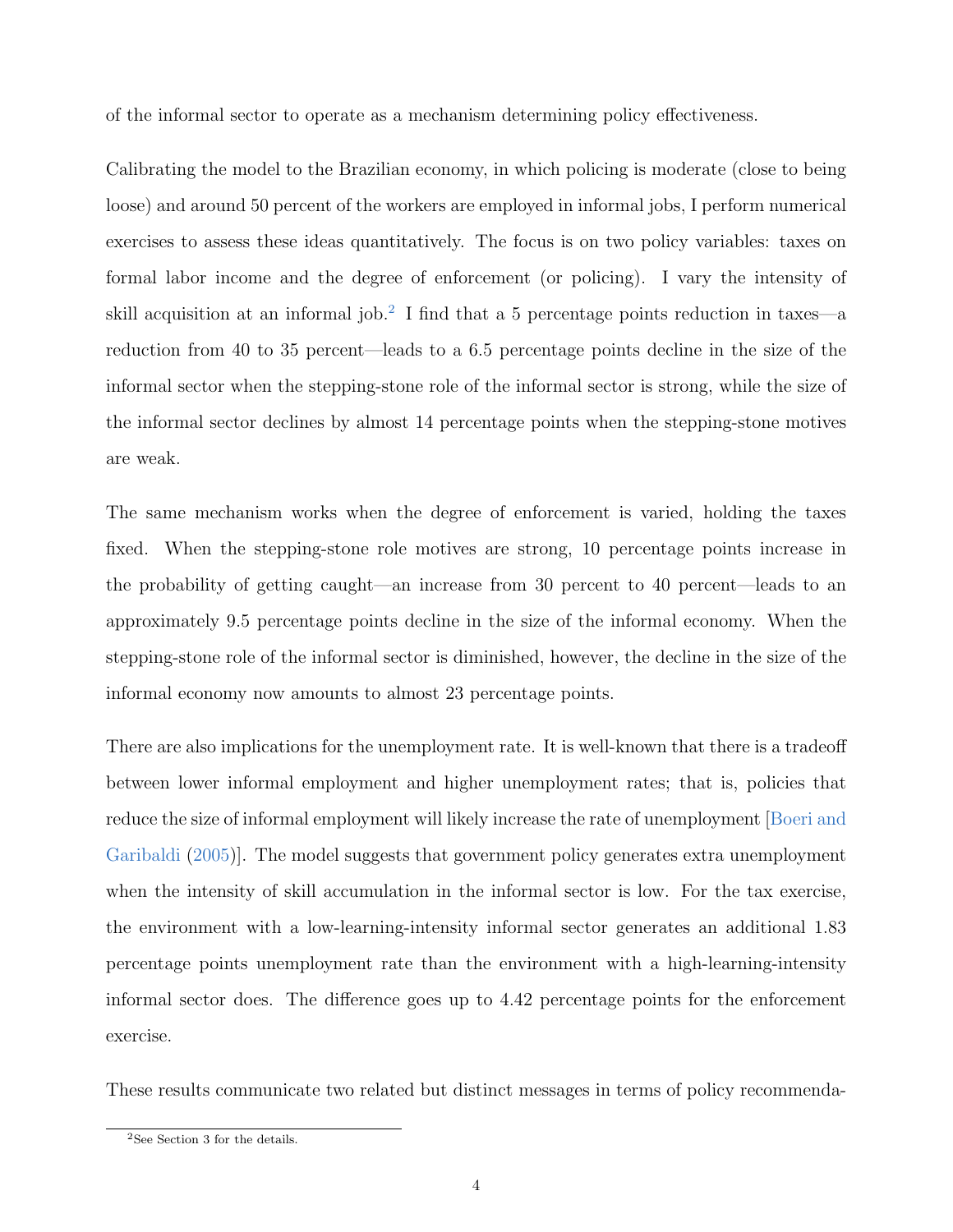tions:

- 1. These findings suggest that government policy is potentially less effective on the size of informal sector in countries with more capital-intensive, skill-intensive, and "urban" informal sectors. Conversely, standard tax and enforcement policies are potentially more effective in countries with less capital-intensive and rural (i.e., agriculture-oriented) informal sectors. In terms of empirical research based on cross-country comparisons, this result means that the explanatory power of cross-country tax and enforcement differentials on the size of informal sector depends on the composition and types of jobs in the informal sector.
- 2. At the individual-level, these results mean the effect of government policy on skilled workers in the informal sector will be limited. However, government policy will more likely effect those who work in informal jobs with low-intensity training opportunities.

To my knowledge, this is the first paper in the literature studying the question how the effectiveness of government policy (targeted to reduce the size of the informal sector) depends on the stepping-stone role of the informal sector. Specifically, this paper is innovative in the sense that it introduces the stepping stone role of the informal sector as an intermediary mechanism that determines policy effectiveness. Moreover, this is the first theoretical attempt to explicitly model how informal sector may help workers to get formal jobs and how the existence of this avenue, in turn, affects workers' decision to accept formal versus informal job offers. I incorporate this idea into a version of the McCall search model via an explicit law of motion for human capital, which is stochastic and state-dependent.<sup>[3](#page-0-0)</sup>

This paper is related to a growing body of literature investigating the effect of government policy on the size of the informal sector using search-theoretical models.[4](#page-0-0) [Boeri and Garibaldi](#page-16-3) [\(2005\)](#page-16-3) and [Albrecht, Navarro, and Vroman](#page-16-4) [\(2009\)](#page-16-4) examine the effects of government policy in models based on the "shadow sorting" idea; that is, workers are heterogeneous along the

 ${}^{3}$ [Esteban-Pretel, Nakajima, and Ryuichi](#page-16-5) [\(2011\)](#page-16-5) embed the idea of a "stepping-stone" job into a search model; but, they do this in their analysis of contingent jobs versus regular jobs and they do not model human capital dynamics.

<sup>&</sup>lt;sup>4</sup>There are also papers focusing on the same question in the RBC and AK growth model literatures. [Ihrig and Moe](#page-17-5)  $(2004)$  is an example to the former literature and papers including [Loayza](#page-17-6) [\(1996\)](#page-17-6) and [Sarte](#page-18-2) [\(2000\)](#page-18-2) are in the latter.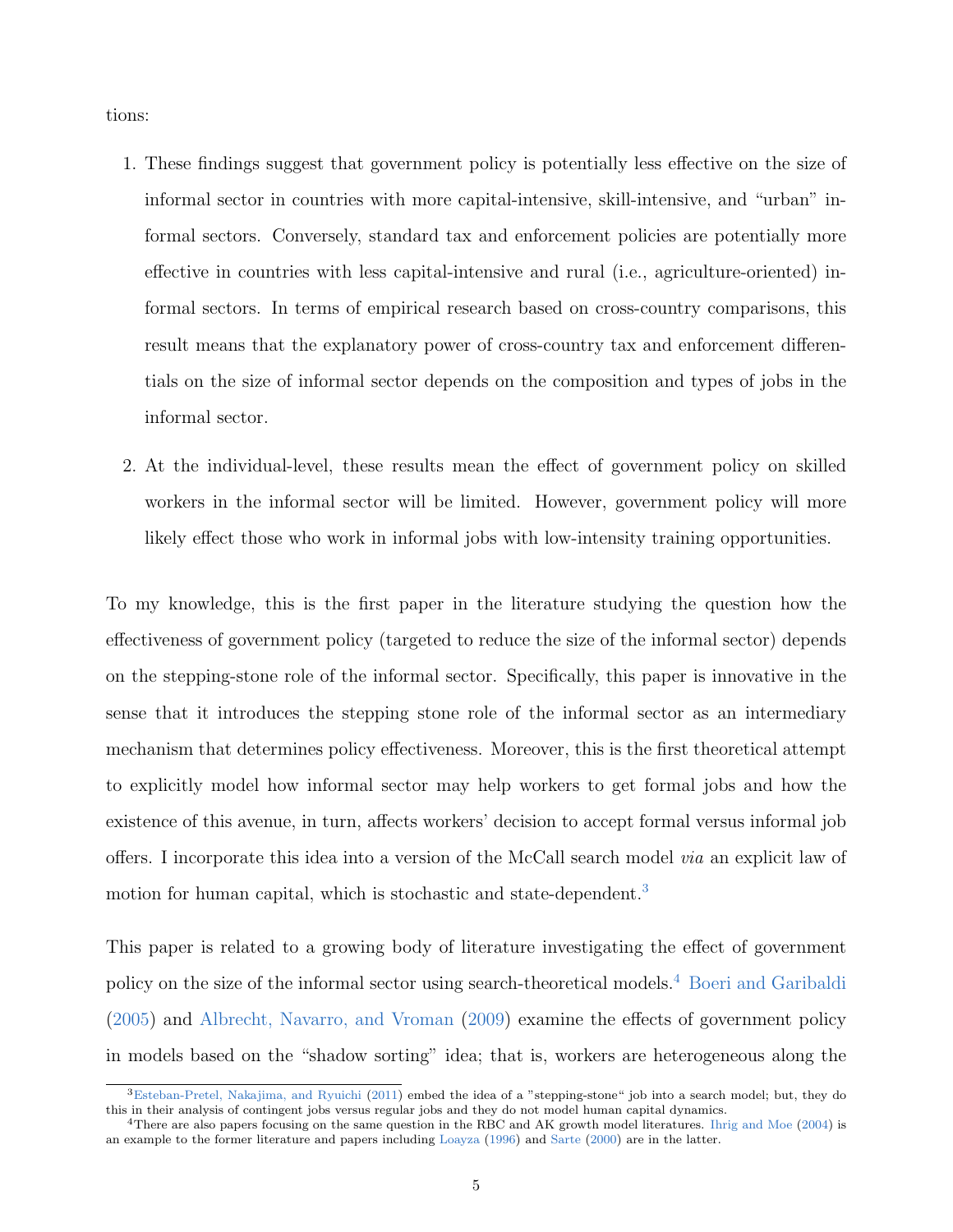productivity dimension and policy interventions affect the productivity compositions in the formal and informal sectors. Different from these papers, the model I develop does not require heterogeneity to generate sorting of workers into formal and informal sectors; search frictions is the main source of sorting. In this sense, my model is similar to [Ulyssea](#page-18-3) [\(2010\)](#page-18-3), who extends the two-sector Mortensen-Pissarides equilibrium search model proposed by [Acemoglu](#page-16-6) [\(2001\)](#page-16-6) to study the potential effects of government policy on the size of the informal sector in Brazil. Other search-theoretic attempts to model informal sector include [Bosch and Esteban-Pretel](#page-16-7) [\(2012\)](#page-16-7), who compare the cyclical properties of job finding rates of formal versus informal jobs and [Zenou](#page-18-4) [\(2008\)](#page-18-4), who studies a two-sector search model in which the formal sector is subject the search frictions and the informal sector is competitive. The distinctive feature of the present paper is that it introduces an explicit law of motion for human capital accumulation into a standard search model to account for the stepping-stone role of informal jobs.

This paper is also related to the empirical literature on the correlation between government policy (mainly taxes) and the size of informal sector. [Johnson, Kaufmann, and Zoido-Lobaton](#page-17-7) [\(1998\)](#page-17-7) and [Schneider and Enste](#page-18-5) [\(2000\)](#page-18-5) find that the size of informal economy is positively related to formal labor income taxes. [Friedman, Johnson, Kaufmann, and Zoido-Lobaton](#page-16-8) [\(2000\)](#page-16-8) find no statistically significant relationship between taxes and the size of informal economy. [Johnson, Kaufmann, and Shleifer](#page-17-8) [\(1997\)](#page-17-8) find, on the other hand, a negative relationship between taxes and the size of informal economy for transition economies. Theoretical papers in this literature tend to bring political economy and institutions related explanations to these diverging results. The consensus is that factors including the degree of corruption, the burden of bureaucracy, institutions [\[Aruoba](#page-16-9) [\(2010\)](#page-16-9)], and political turnover [\[Elgin](#page-16-10) [\(2010\)](#page-16-10)] are the likely determinants of the link between taxes and the size of informal economy. My contribution to this literature is that the degree of the stepping-stone role of informal jobs can also be important in determining the magnitude of the correlation between taxes and the size of informal sector.

The plan of the paper is as follows. Section 2 introduces the theoretical model and describes the solution strategy. Section 3 presents and discusses the results. Section 4 concludes.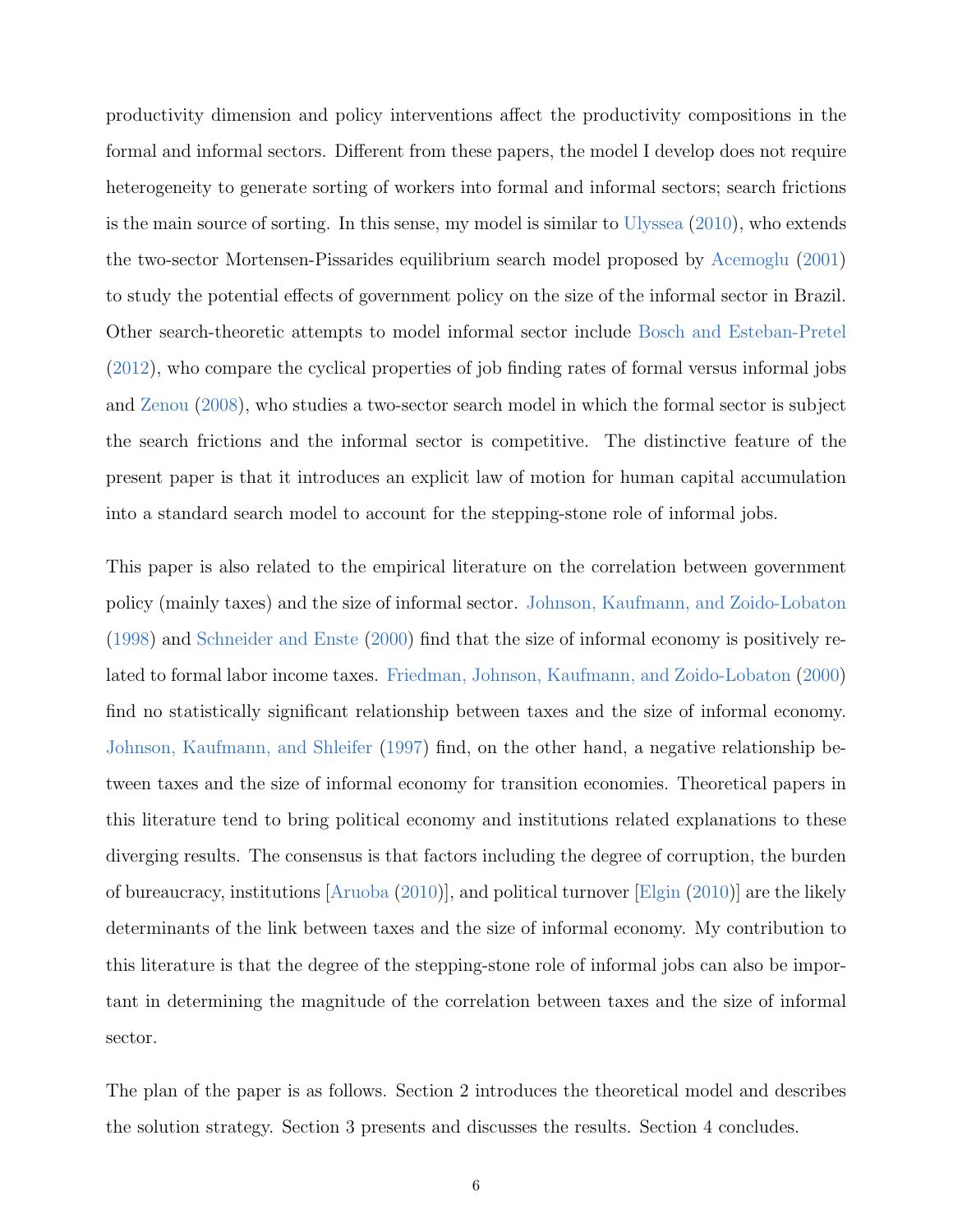### 2 Model

The basic theoretical framework is a version of the [McCall](#page-17-3) [\(1970\)](#page-17-3) search model. Consider an unemployed worker, with human capital level  $h$ , who engages in sequential job search activity in the formal and informal sectors simultaneously. Each period the worker draws two wage offers,  $w_f$  and  $w_i$ , from two different wage distributions,  $G_f(\cdot)$  and  $G_i(\cdot)$ , where the subscripts  $f$  and  $i$  stand for formal and informal sectors, respectively. The wage distributions have the properties  $G_f(0) = G_i(0) = 0$  and  $G_f(B_f) = G_i(B_i) = 1$ , with  $B_f < \infty$  and  $B_i < \infty$ . The worker has the option to reject the offers, in which case she receives c this period in unemployment compensation and waits unemployed until next period when she draws another set of offers from  $G_f(\cdot)$  and  $G_i(\cdot)$ —i.e., one from each. Alternatively, the worker can accept either  $w_f$  or  $w_i$ , in which case she receives a wage payment as long as she is employed. Wages are paid per unit of human capital. There is a strictly positive firing probability,  $\gamma \in (0,1)$ , every period. I assume no recall and no voluntary quit.

Employed workers keep shopping for jobs; that is, workers in the informal sector are allowed to transition to formal jobs and, similarly, workers in the formal sector can switch to informal jobs. The formal sector is more attractive for two reasons. First, it provides better training, therefore, better human capital accumulation opportunities lifting up earnings prospects. And, second, it offers unemployment compensation if the worker is laid off; thus, it raises the present discounted value of unemployment, when the last job is a formal one.

Following the formulation in [Ljungqvist and Sargent](#page-17-4) [\(2008\)](#page-17-4), I assume that employed and unemployed workers experience stochastic accumulation or deterioration of human capital, respectively. The probability of transition from human capital level  $h$  to  $h'$  is described by the densities  $\mu_f(h, h'), \mu_i(h, h')$ , and  $\mu_u(h, h')$  for formal employed, informal employed, and unemployed workers, respectively. A worker with human capital level  $h$ , who is employed in the formal sector, faces a probability  $\mu_f(h, h')$  that her human capital level at the beginning of the next period is  $h'$ , contingent on not being fired. Similarly, a worker with human capital level h, who is employed in the informal sector, faces a probability  $\mu_i(h, h')$  that her human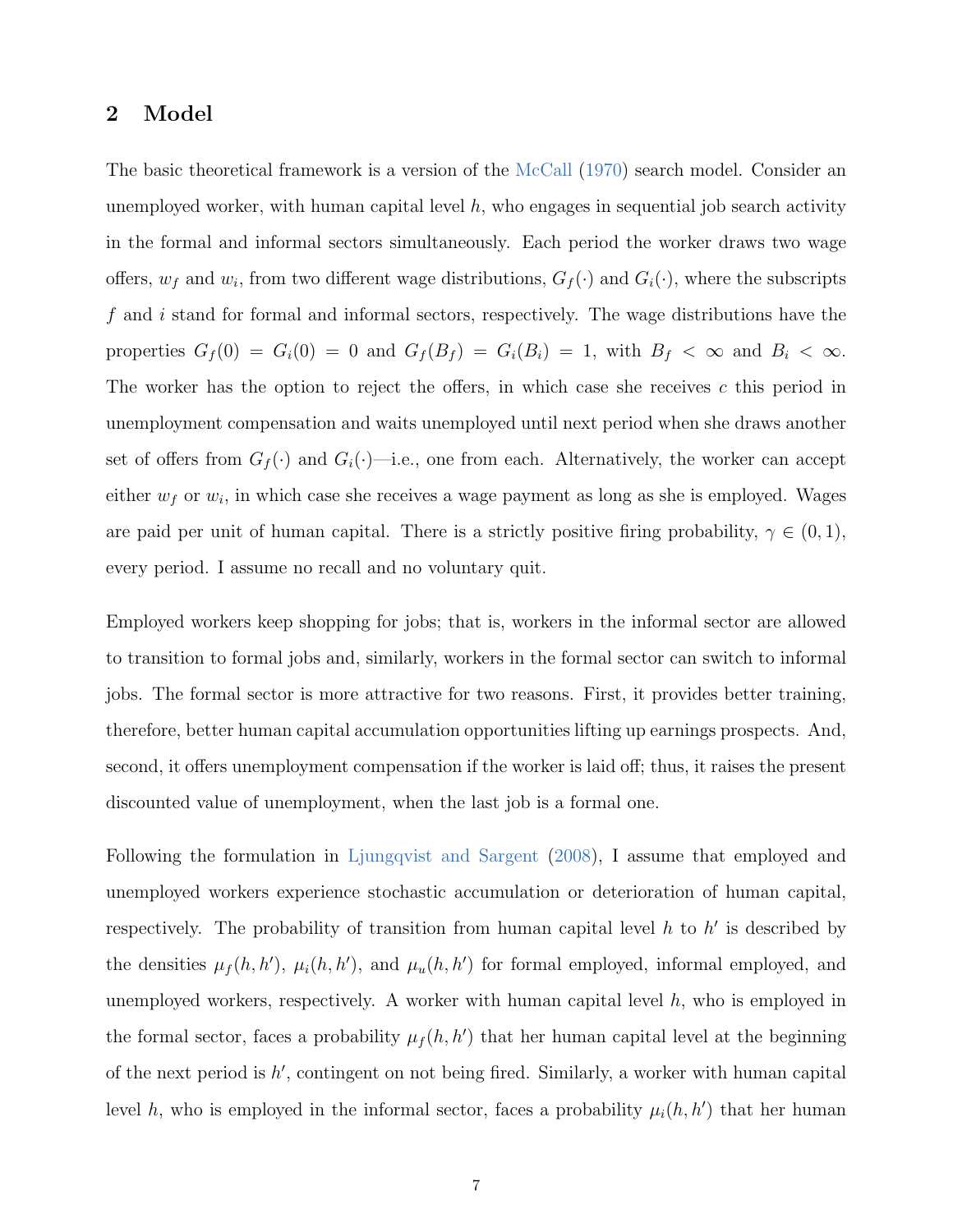capital level at the beginning of the next period is  $h'$ , again contingent on not being fired. An unemployed worker with skill level h, on the other hand, faces a probability  $\mu_u(h, h')$  that her skill level at the beginning of the next period is  $h'$ . In the event of a layoff, the transition probability is  $\mu_{\ell}(h, h')$ . After the initial period coinciding with a layoff, the stochastic skill level of an unemployed worker is again governed by the transition probability  $\mu_u(h, h').$ 

In this setting, human capital evaporates after layoffs. The degree of this evaporation is governed by the transition probability  $\mu_{\ell}(h, h')$  and is the same for layoffs in the formal and informal sectors. Human capital depreciates during the spell of unemployment and the degree of depreciation is governed by the transition probability  $\mu_u(h, h')$ . The way human capital depreciates is independent from the sector previously employed. For employed workers, however, human capital appreciates. Formal jobs offer better training opportunities on the job than informal jobs do. To capture this fact, I formulate two different transition probabilities,  $\mu_f(h, h')$  and  $\mu_i(h, h')$ , for formal and informal jobs, respectively, the former generating a higher stock of human capital in the long run and the latter generating lower. The degree of the stepping-stone role of informal jobs is described by  $\mu_i(h, h').$ 

Let  $y_t$  be the worker's income in period t. We have  $y_t = c$  if the worker is unemployed and  $y_t = \max\{w_f, w_i\}$  if the worker has decided to work. Note that the unemployment compensation is available only if the unemployed worker's previous job is a formal-sector job; otherwise, she receives no compensation during the unemployment spell. In other words, for the unemployed worker,  $y_t = c$  if her last job was in the formal sector and  $y_t = 0$  if she previously worked in the informal sector. The unemployed worker devises a strategy to maximize  $\mathbb{E}\sum_{t=0}^{\infty} \beta^t y_t$ , where  $\beta \in (0,1)$  is a subjective discount factor.

If the worker with skill level h is employed in a formal-sector job, then a fraction,  $\tau \in (0,1)$ , of her wage is taxed by the government. If she is employed in an informal-sector job, however, her wage is taxed only if she gets caught [see [Ihrig and Moe](#page-17-5)  $(2004)$  for a similar formulation]. The probability of getting caught while working at an informal job is  $\rho \in (0,1)$ , which can be interpreted as the efficiency of policing in the economy. This means that the unemployed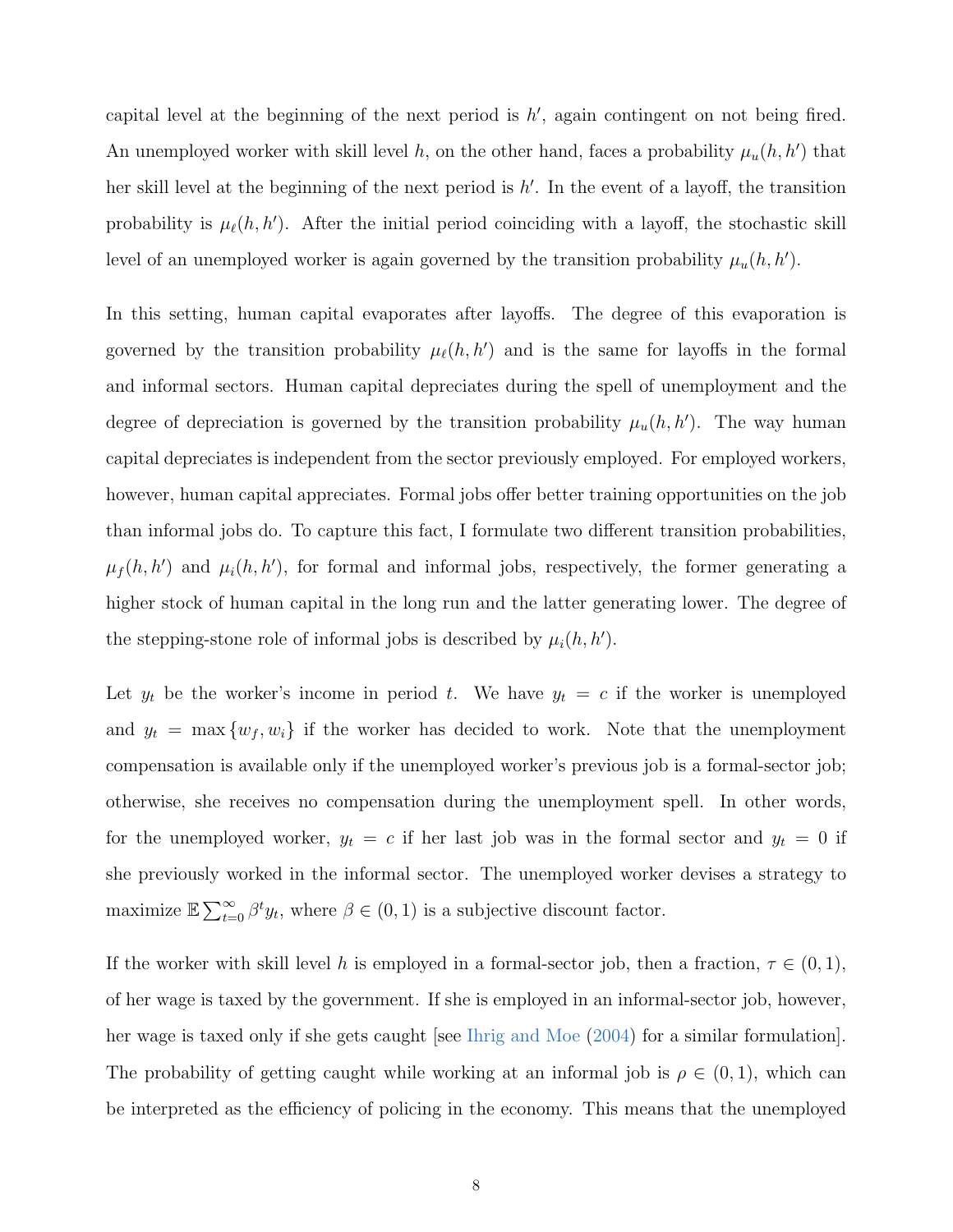worker will receive a net wage payment of  $(1 - \tau)w_f h$  if she works in the formal sector and  $(1-\rho\tau)w_i h$  if she works in the informal sector.

Let  $V_i(w_f, w_i, h)$  be the expected value of  $\mathbb{E} \sum_{t=0}^{\infty} \beta^t y_t$  for an unemployed worker with human capital level h, who has the pair of offers  $(w_f, w_i)$  in hand, who is deciding whether to accept any of the offers or reject both, who behaves optimally, and who previously worked in the informal sector. Similarly, let  $V_f(w_f, w_i, h)$  describe the same value for a worker, who previously worked in the formal sector. The value functions  $V_i(w_f, w_i, h)$  and  $V_f(w_f, w_i, h)$  satisfies the Bellman equations

$$
V_i(w_f, w_i, h) = \max \left\{ J(w_f, h), Z(w_i, h),
$$

$$
\beta \sum_{h'} \mu_u(h, h') \left[ \int \int V_i(w'_f, w'_i, h') dG_f(w'_f) dG_i(w'_i) \right] \right\}
$$
(2.1)

and

$$
V_f(w_f, w_i, h) = \max \left\{ J(w_f, h), Z(w_i, h),
$$
  

$$
c + \beta \sum_{h'} \mu_u(h, h') \left[ \int \int V_f(w'_f, w'_i, h') dG_f(w'_f) dG_i(w'_i) \right] \right\}, \qquad (2.2)
$$

respectively, where  $J(\cdot)$  denotes the Bellman equation for formal employment and  $Z(\cdot)$  denotes the Bellman equation for informal employment.  $J(\cdot)$  and  $Z(\cdot)$  can be formulated as

$$
J(w_f, h) = (1 - \tau)w_f h + \beta \left[ \gamma \sum_{h'} \mu_{\ell}(h, h') \left( \int \int V_f(w'_f, w'_i, h') dG_f(w'_f) dG_i(w'_i) \right) + (1 - \gamma) \sum_{h'} \mu_f(h, h') \int Q(w_f, w'_i, h') dG_i(w'_i) \right]
$$
(2.3)

and

$$
Z(w_i, h) = (1 - \rho \tau)w_i h + \beta \left[ (\gamma + \rho^{\epsilon}) \sum_{h'} \mu_{\ell}(h, h') \left( \int \int V_i(w'_f, w'_i, h') dG_f(w'_f) dG_i(w'_i) \right) + (1 - \gamma - \rho^{\epsilon}) \sum_{h'} \mu_i(h, h') \int Q(w'_f, w_i, h') dG_f(w'_f) \right].
$$
\n(2.4)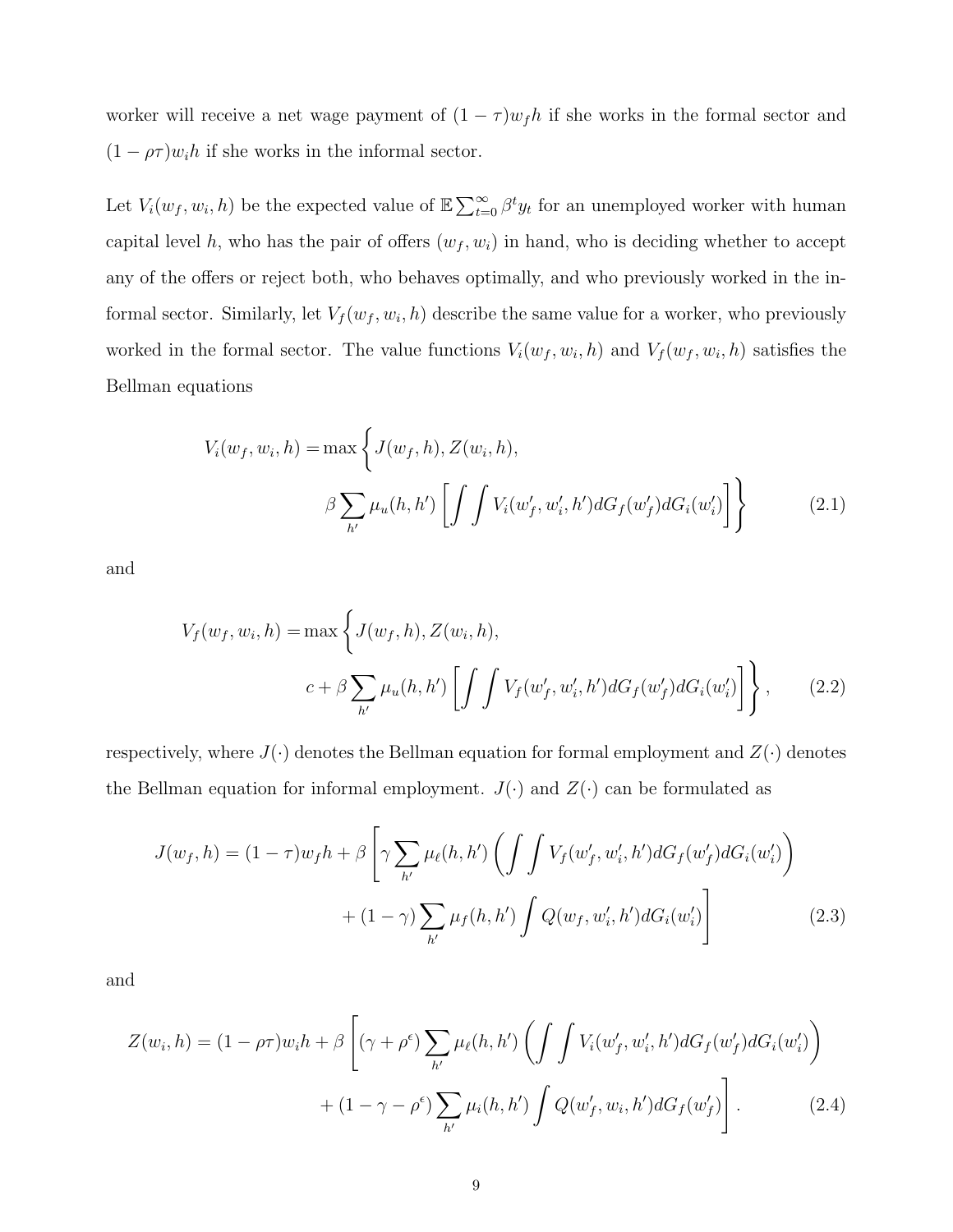respectively, where

$$
Q(w_f, w_i, h) = \max\Big\{J(w_f, h), Z(w_i, h)\Big\}.
$$
 (2.5)

The model introduces the idea that the probability of being fired is increasing in the degree of enforcement. The layoff probability, in this case, is  $\gamma + \rho^{\epsilon}$ , where  $\epsilon > 1$ . For example, if  $\gamma = 0.07, \rho = 0.2$ , and  $\epsilon = 3$ , then the formal-sector worker faces a firing risk of 7 percent, while this risk is 7.8 percent for the informal-sector worker. Note that the parametric restriction  $\gamma + \rho^{\epsilon} < 1$  should hold.

The steady state flows across the labor market states can be calculated in a standard way. The unemployment rates for those who had their last jobs in the informal and formal sectors can be calculated via the formulas

<span id="page-9-0"></span>
$$
u_i = \eta_{uu}^i u_i + (\gamma + \rho^{\epsilon})I - \eta_{ue}^i u_i - \eta_{ue}^f u_i
$$
\n(2.6)

and

$$
u_f = \eta_{uu}^f u_f + \gamma F - \eta_{ue}^i u_f - \eta_{ue}^f u_f,\tag{2.7}
$$

respectively. The parameter  $\eta_{uu}$  denotes the probability of staying unemployed and  $\eta_{ue}$  denotes the probability of transition from unemployment to employment. The superscripts define the destination sector. The aggregate unemployment rate is  $U = u_i + u_f$ . Similarly, F and I are the steady state fractions of the formal and informal workers, which can be calculated as

$$
I = \eta_{ee}^i I - (\gamma + \rho^{\epsilon})I - \eta_{ue}^i I - \eta_{ue}^f I + \eta_{e|e}^f F \tag{2.8}
$$

and

$$
F = \eta_{ee}^f F - \gamma F - \eta_{ue}^i F - \eta_{ue}^f F + \eta_{e|e}^i I,\tag{2.9}
$$

where the parameter  $\eta_{e|e}$  is the probability of a job-to-job transition. Again, the superscripts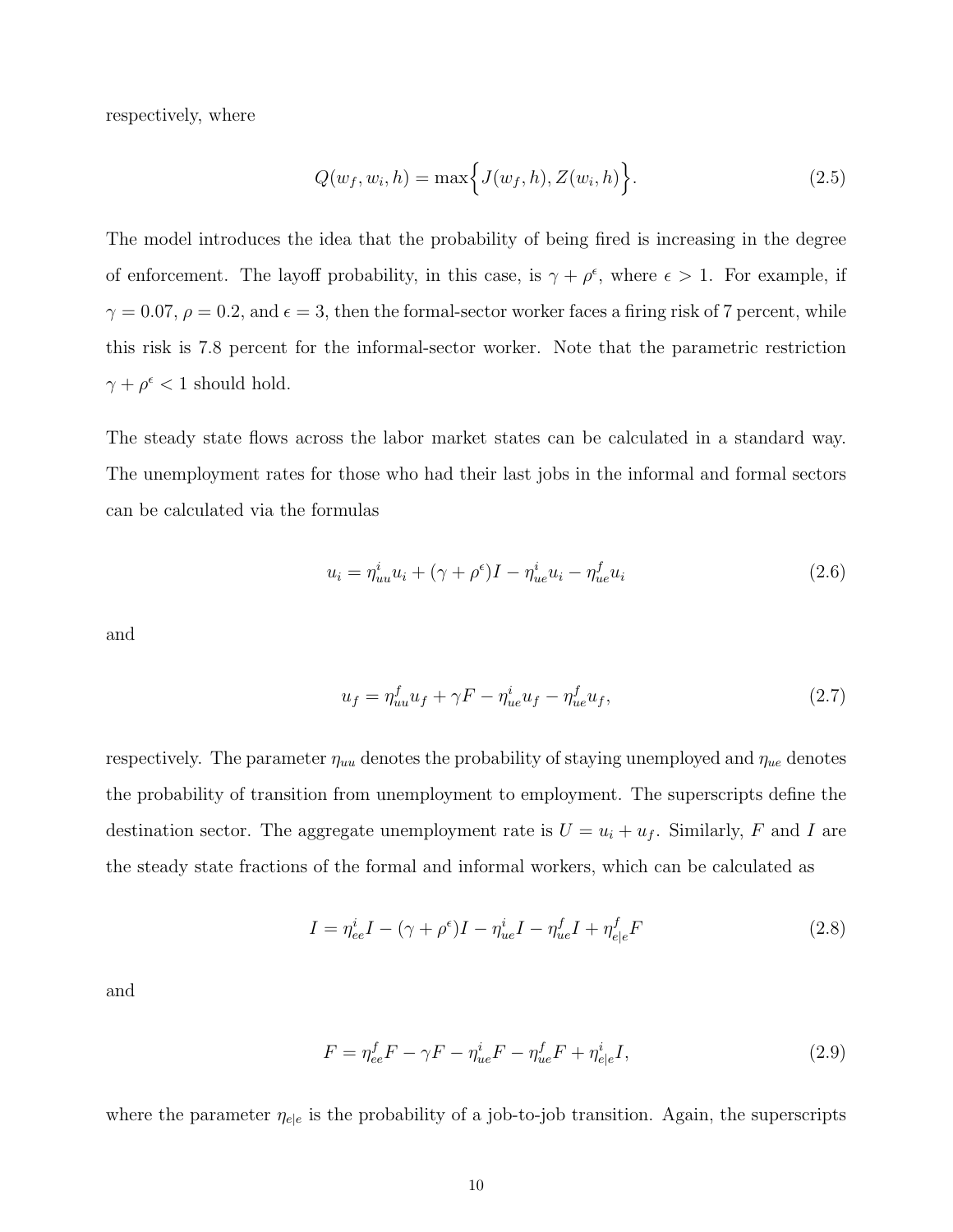denote the destination sectors. Finally, the condition  $u_i+u_f+I+F=1$  must hold. For clarity, I only describe what Equation [\(2.6\)](#page-9-0) communicates. It says that the steady state fraction of the unemployed workers, whose previous job was in the informal sector, consists of the ones who stayed unemployed, plus the ones who were fired from their jobs in the informal sector, minus the ones who find a formal job, and minus the ones who find an informal job. The rest of the system can easily be described in a similar logic.

#### 3 Calibration, Numerical Results, and Discussion

The main policy exercise I perform in this paper is to vary the intensity of human capital accumulation in the informal sector and then to observe what happens to the correlation between government policy and the size of the informal sector. Next, I calibrate the model and then provide a detailed discussion of the numerical results.

#### 3.1 Calibration

I calibrate the model to the Brazilian data. Table [\(1\)](#page-11-0) summarizes the parameterization and the aggregates that I target to match. The discount factor, formal and informal separation rates, enforcement, and unemployment benefit parameters are chosen to match the estimates and facts reported in the literature [see [Heckman and Pages](#page-17-9) [\(2000\)](#page-17-9) and [Ulyssea](#page-18-3) [\(2010\)](#page-18-3)]. The formal labor income tax rate is set to roughly match the tax rate in Brazil (a combination of social security, severance fund, and employee contribution rates). Note that there are no firms in the model; so, I set a pooled tax rate. The unemployment rate and the employment rates in the informal and formal sectors are chosen to match the average level reported by the official data from 1998 to 2008.

The choice of  $G_i(\cdot)$  and  $G_f(\cdot)$ —i.e., the wage offer distributions in the informal and formal sectors, respectively—is a rather subtle issue. It is well-documented in the literature that formal jobs pay better than informal jobs, on average [see, for example, [Heckman and Hotz](#page-17-10)  $(1986)$ .<sup>[5](#page-0-0)</sup> First, I set the formal wage offer distribution to be a uniform distribution with 10

 $5$ Note that this finding is not robust to alternative theoretical specifications. It persists when markets are assumed to be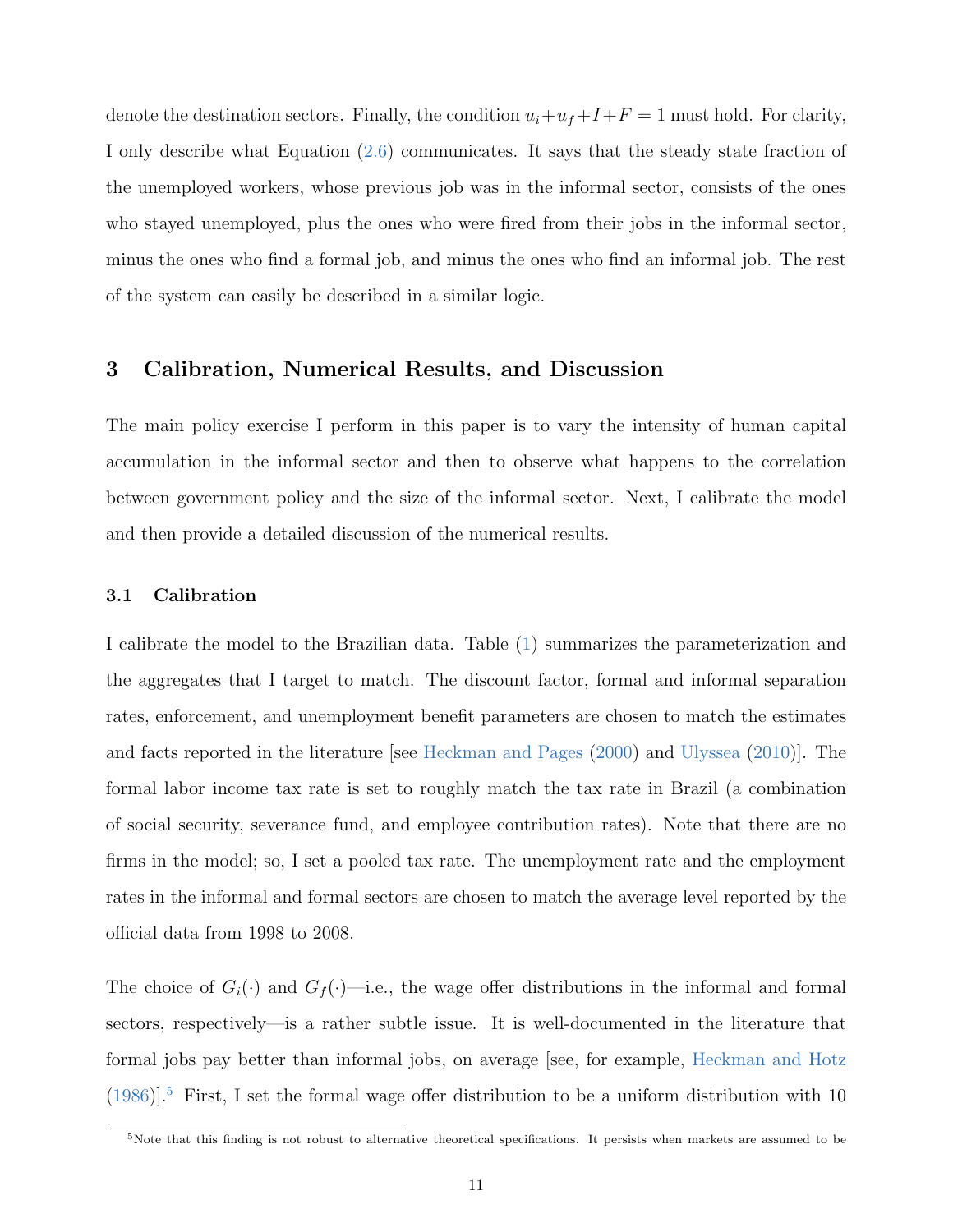<span id="page-11-0"></span>

| Parameters                                 | Values | Source/Rationale                         |
|--------------------------------------------|--------|------------------------------------------|
| Discount factor $(\beta)$                  | 0.925  | Heckman and Pages (2000), Ulyssea (2010) |
| Formal separation rate $(\gamma)$          | 0.13   | Literature                               |
| Enforcement $(\rho)$                       | 0.30   | Literature                               |
| Informal separation parameter $(\epsilon)$ | 8      |                                          |
| Unemployment benefit $(c)$                 | 0.60   | Ulyssea $(2010)$                         |
| Formal labor income tax rate $(\tau)$      | 0.40   | Tax data                                 |
| Unemployment rate $(U)$                    | 0.1127 | Mean $(1998-2008)$                       |
| Formal employment rate $(F)$               | 0.4359 | Mean (1998-2008)                         |
| Informal employment rate $(F)$             | 0.4514 | Mean (1998–2008)                         |

Table 1: Parameters and their definitions.

grids in the unit interval  $[0.1,1]$ . This suggests that the offer probability is 10 percent for each possible wage value. For the informal sector, I set 10 grids in the same unit interval, but I construct a slightly tilted probability distribution: the offer probability is 15 percent for each possible wage value in the interval  $[0.1, 0.5]$ , but it becomes 5 percent in the interval  $[0.6, 1]$ . This means that, for informal jobs, it is three times more likely to receive an offer from the lower half of the distribution than the upper half. Note that this formulation also suggests that the top income values are the same for formal and informal jobs, but the probability of receiving a high wage offer is greater in the formal sector than in the informal sector.

The stochastic law of motion of human capital is the final object to calibrate. There are 11 possible skill categories evenly partitioning the interval [0.5,1.5]. The starting value for each worker is set to be 1. Human capital depreciates along the unemployment spell and is accumulated in the spell of employment. In addition, skills evaporate upon layoff; that is, the worker receives a one-time shock to her skills in case of a layoff. For  $\mu_u(h, h')$ , the unemployed worker loses 0.2 units of skills with probability 0.1 for each period of unemployment, while she preserves her skills with 0.9 probability. Upon layoff (i.e., for  $\mu_{\ell}(h, h')$ ), the worker loses 0.5 units of skills with probability 0.4 and she retains her skills with probability 0.6. For the employed worker in the formal sector (i.e., for  $\mu_f(h, h')$ ), the worker with a formal job accumulates 0.225 units of skills with probability 0.1 and her skills do not change with 0.9 probability.

segmented [\[Fields](#page-16-0) [\(1975\)](#page-16-0)], but disappears under competitiveness [\[Magnac](#page-17-11) [\(1991\)](#page-17-11)]. This discussion is out of the scope of this paper and I solely focus on matching the empirical observations.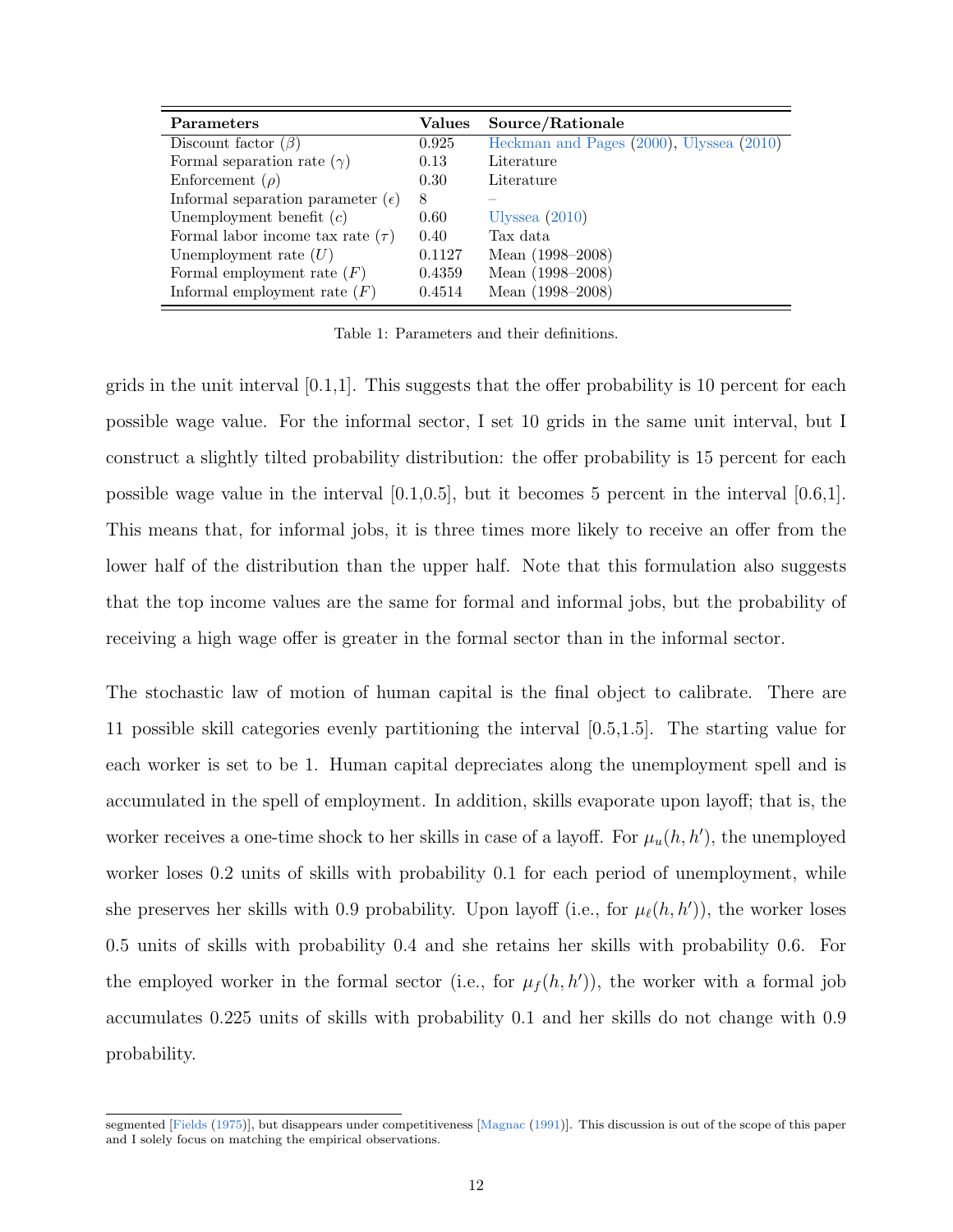The worker employed at an informal job accumulates skills less intensively than a worker with a formal job can do. For the worker at an informal job (i.e., for  $\mu_i(h, h')$ ), the baseline case is that the worker accumulates 0.2 units of skills with probability 0.1 and her human capital level does not change with probability 0.9. This is the case for a high-intensity-learning informal job, although the intensity is still lower than that of a formal job. The policy experiment I perform is as follows. For the low-intensity informal job, the worker accumulates 0.1 units of skills with probability 0.1 and her human capital level does not change with probability 0.9. In other words, the intensity of skill accumulation is reduced by 0.1 units. These are the two scenarios that I focus on. The crux of the matter is as follows: I vary the intensity of skill accumulation in the informal sector to test how the correlation between government policy and the size of the informal economy changes.

The variation in the government policy that I perform is as follows. First, I compare the effects of a 5 percentage points tax cut—from 40 percent to 35 percent—on the size of informal sector under the two scenarios. Finally, I compare the effects of a 10 percentage points tightening in enforcement—from 30 percent to 40 percent—on the size of informal sector under the two scenarios. Results are reported and discussed in the next subsection.

#### 3.2 Results and Discussion

I compare the effects of government policy under two scenarios. The benchmark case is the steady state solution under the baseline calibration. The first scenario is the existence of an informal sector in which employed individuals can easily accumulate labor market skills and, in the second scenario, the informal jobs lead to a low-intensity skill accumulation. To simplify the terminology, I rename the first one as the "high-intensity" scenario and the second one as the "low-intensity" scenario. Table [\(2\)](#page-13-0) summarizes the results.

The first policy exercise is a 5 percentage points reduction in formal labor income tax rate—from 40 percent to 35 percent—under two scenarios. In the high-intensity case, tax cut leads to a 6.46 percentage points decline in the size of informal sector, whereas the decline is 14.13 percentage points in the low-intensity case. Moreover, the low-intensity case generates 1.83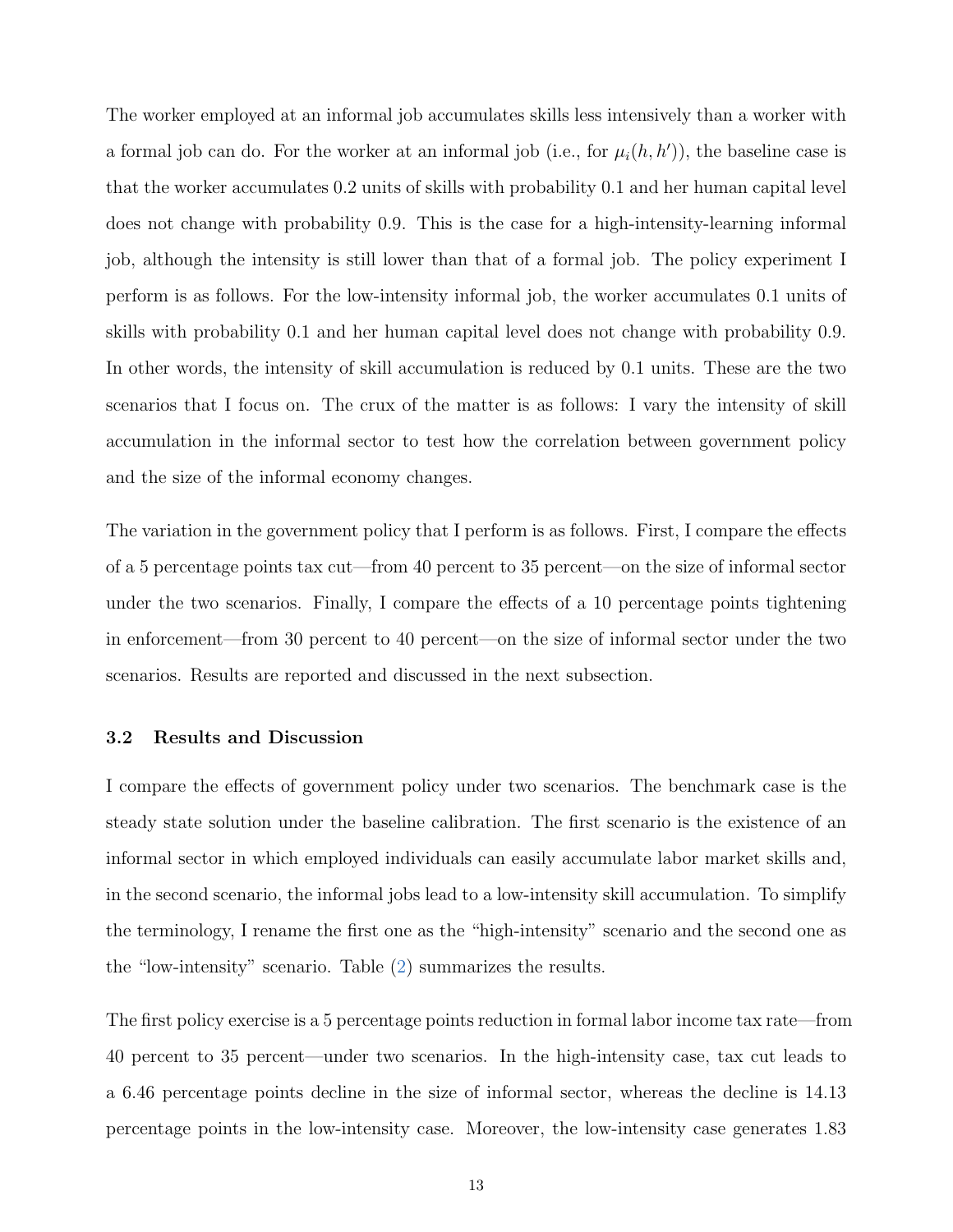<span id="page-13-0"></span>

| Experiment                     | Intensity | Variable           | Change (pp) |
|--------------------------------|-----------|--------------------|-------------|
| $5\%$ tax cut                  | High      | Informal emp. rate | $-6.46$     |
| $5\%$ tax cut                  | High      | Formal emp. rate   | 5.47        |
| $5\%$ tax cut                  | High      | Unemp. rate        | 0.99        |
| $5\%$ tax cut                  | Low       | Informal emp. rate | $-14.13$    |
| $5\%$ tax cut                  | Low       | Formal emp. rate   | 11.31       |
| $5\%$ tax cut                  | Low       | Unemp. rate        | 2.82        |
| $10\%$ increase in enforcement | High      | Informal emp. rate | $-9.59$     |
| $10\%$ increase in enforcement | High      | Formal emp. rate   | 5.18        |
| $10\%$ increase in enforcement | High      | Unemp. rate        | 4.41        |
| $10\%$ increase in enforcement | Low       | Informal emp. rate | $-23.29$    |
| $10\%$ increase in enforcement | Low       | Formal emp. rate   | 14.46       |
| $10\%$ increase in enforcement | Low       | Unemp. rate        | 8.83        |

Table 2: Model outcomes under two scenarios.

percentage points extra unemployment. Figures  $(1)$  and  $(2)$  give the changes in transitions across labor market states at the steady state under the high-intensity scenario, while Figures [\(3\)](#page-21-0) and [\(4\)](#page-22-0) give those under the low-intensity scenario. This suggests that the correlation between taxes and the size of the informal sector is larger when the informal sector does not contribute much to personal development. This is related to job characteristics and the subsector of employment. Lack of peer effects in the workplace, agriculture-related activities, and jobs in less capital-intensive regions may be the reasons for low-intensity skill accumulation in the informal sector.

The second policy exercise features a 10 percentage points tightening in policing (or enforcement) against informal jobs. In the high-intensity case, an increase in enforcement leads to a 9.59 percentage points decline in the size of informal sector, whereas the decline is as large as 23.29 percentage points in the low-intensity case. Figures [\(1\)](#page-19-0) and [\(5\)](#page-23-0) give the changes in transitions across labor market states at the steady state under the high-intensity scenario, while Figures  $(3)$  and  $(6)$  give those under the low-intensity scenario. Again, the low-intensity case generates 4.42 percentage points extra unemployment. Similar to the tax exercise, the correlation between action and response is greater in the low-intensity case.

To be concrete, think of a country with a large informal sector. Taxes on formal labor income are high and enforcement is loose. For some reason (either for fiscal or efficiency concerns), the government thinks that the informal sector is too large and should be downsized. There are two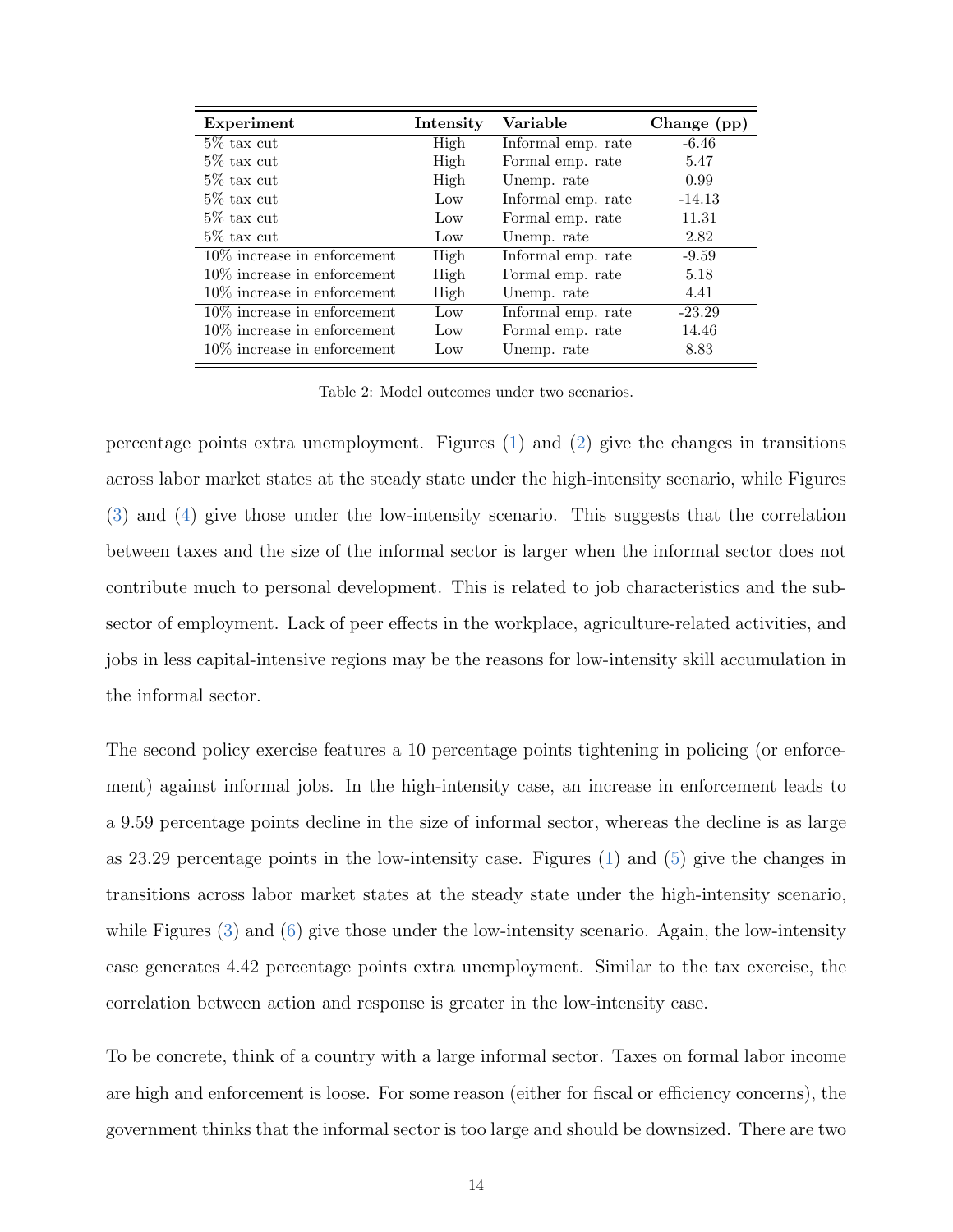policy options: either taxes will be reduced or enforcement will be strengthened (or both). The results of this study suggest that the government should not expect a large reduction in the size of the informal sector in response to the policy intervention, if the composition of informal jobs is such that workers in the informal sector can get intensive training and then switch to better jobs. To put it differently, knowing the structure of informal jobs can improve the government's ability to foresee the policy outcomes. These results also inform empirical research on the correlation between government policy and the size of informal sector. Specifically, the results suggest that controlling for job composition in the informal sector can potentially alter the estimates of the correlation between government policy and the size of informal sector in cross-country studies.

### 4 Concluding Remarks

The strength of the correlation between government policy and the size of the informal sector is widely investigated in the literature. The results are mixed, with some studies finding a weak correlation, while others finding a strong one. In this paper, I argue that the stepping-stone role of the informal sector is an important factor determining how strongly the government policy affects the size of the informal sector. I find that if the informal sector is intensively used to acquire skills, gain expertise, and build professional networks for the purpose of switching to formal jobs (in other words, if the informal sector is a stepping stone to the formal sector), then the size of the informal sector is less sensitive to changes in government policy. If, on the other hand, informal sector is a dead end, then the size of the informal sector is more sensitive to government policy.

The whole idea can be summarized with two terms: learning and option value. If the informal sector offers decent opportunities for learning and human capital accumulation, then the option value of a job in the informal sector will be higher, because it offers a path for self-development and an improved chance of transition to a formal job. When a policy intervention makes formal jobs more attractive, then the degree of substitution from informal sector to formal sector will depend on the intensity of learning in the informal sector. If learning is less intensive, then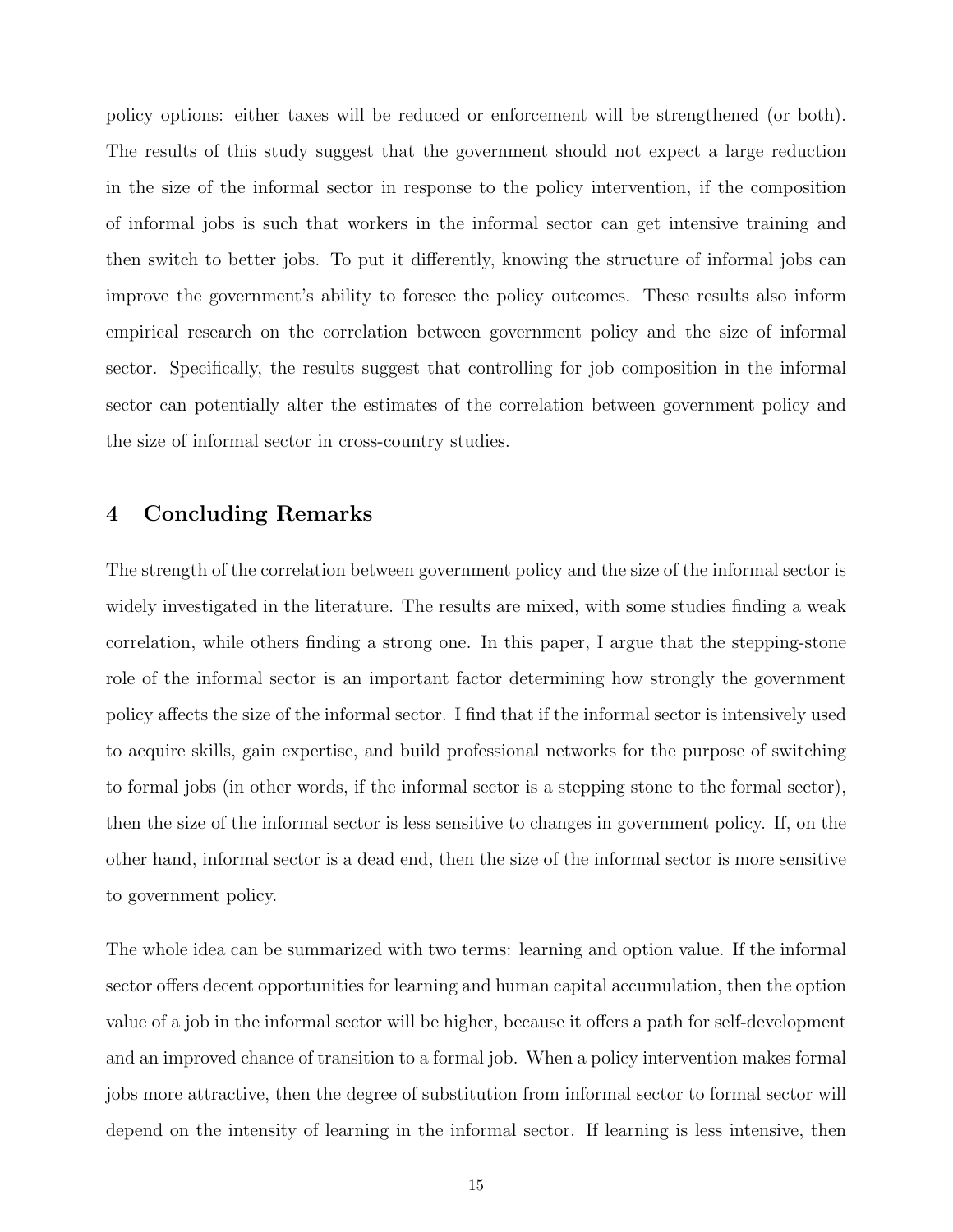the option value will be lower and the policy will induce greater substitution at the steady state. The degree of substitution will be lower when the intensity of learning is high.

I conclude with the main contribution of the paper in one sentence: the strength of the correlation between government policy and the size of the informal sector is a decreasing function of the intensity of training in the informal sector.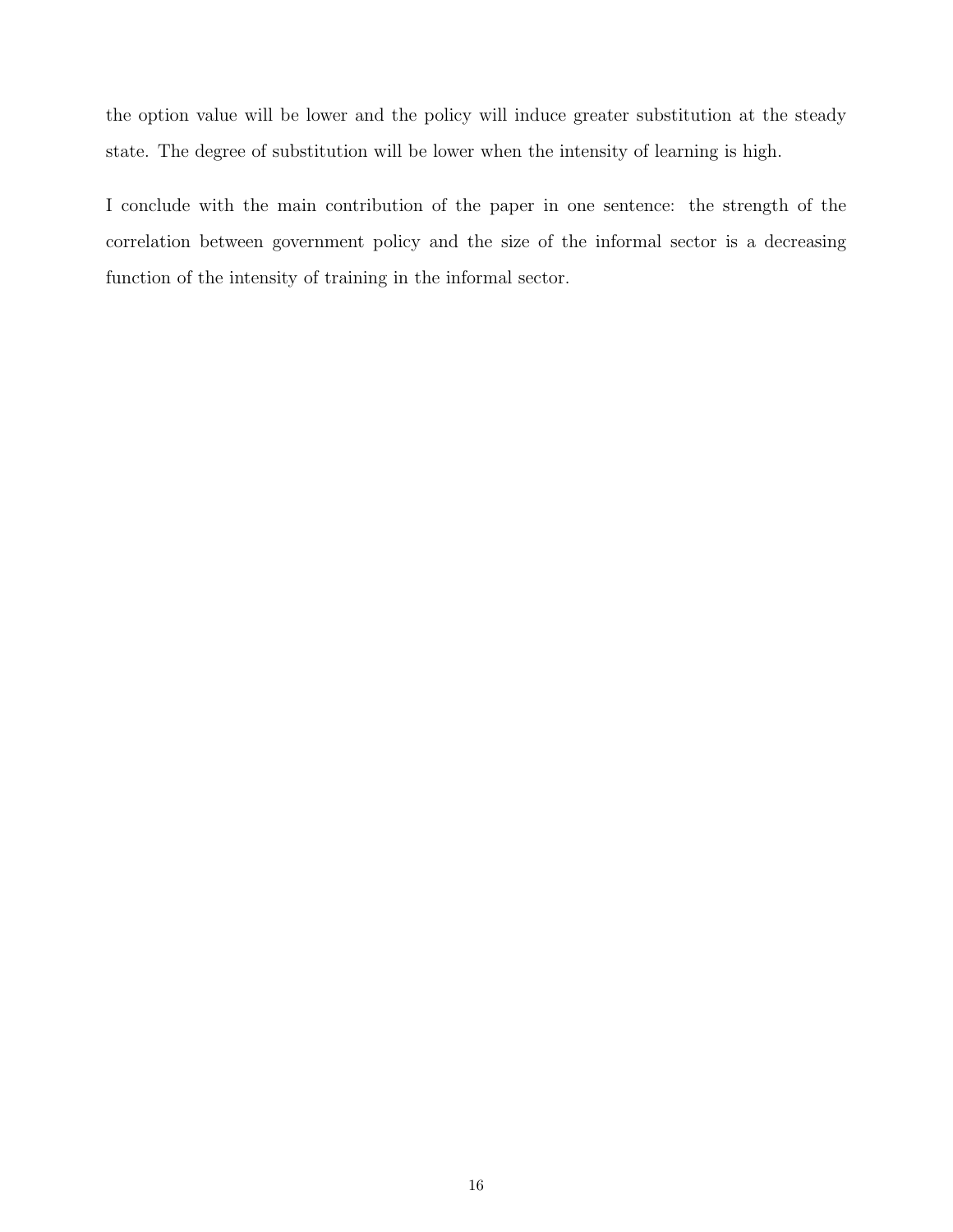# References

- <span id="page-16-6"></span>Acemoglu, D. (2001). Good jobs versus bad jobs. Journal of Labor Economics 19, 1–22.
- <span id="page-16-4"></span>Albrecht, J. W., L. Navarro, and S. Vroman (2009). The effects of labor market policies in an economy with an informal sector. Economic Journal 119, 1105–1129.
- <span id="page-16-9"></span>Aruoba, S. B. (2010). Informal sector, government policy, and institutions. Unpublished manuscript, University of Maryland.
- <span id="page-16-3"></span>Boeri, T. and P. Garibaldi (2005). Shadow sorting. In C. Pissarides and J. Frenkel (Eds.), NBER Macroeconomics Annual. Cambridge, MA: MIT Press.
- <span id="page-16-7"></span>Bosch, M. and J. Esteban-Pretel (2012). Job creation and job destruction in the presence of informal markets. Journal of Development Economics 98, 270–286.
- <span id="page-16-1"></span>Bosch, M. and W. F. Maloney (2010). Comparative analysis of labor market dynamics using Markov processes: An application to informality. Labour Economics 17, 621–631.
- <span id="page-16-2"></span>Cunningham, W. and J. B. Salvagno (2011). Youth employment transitions in Latin America. World Bank: Policy Research Working Paper #5521.
- <span id="page-16-10"></span>Elgin, C. (2010). Political turnover, taxes, and the shadow economy. Unpublished manuscript, Bogazici University.
- <span id="page-16-5"></span>Esteban-Pretel, J., R. Nakajima, and T. Ryuichi (2011). Are contingent jobs dead ends or stepping stones to regular jobs? Evidence from a structural estimation. Labour Economics 18, 513–526.
- <span id="page-16-0"></span>Fields, G. (1975). Rural-urban migration, urban unemployment and underemployment, and job search activity in LDCs. Journal of Development Economics 2, 165–187.
- <span id="page-16-8"></span>Friedman, E., S. Johnson, D. Kaufmann, D., and P. Zoido-Lobaton (2000). Dodging the grabbing hand: The determinants of unofficial activity in 69 countries. Journal of Public Economics 76, 459–493.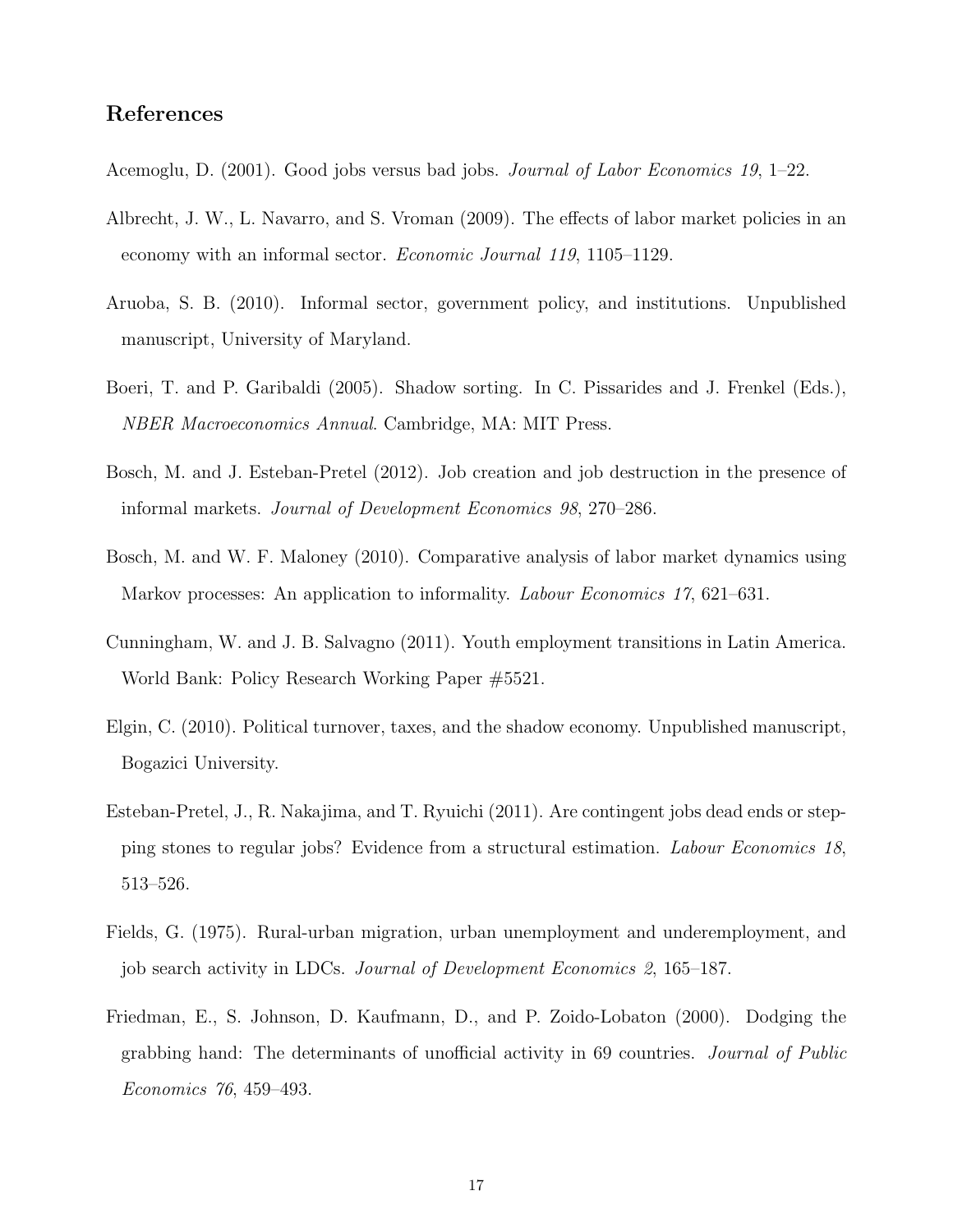- <span id="page-17-1"></span>Gunther, I. and A. Launov (2012). Informal employment in developing countries: Opportunity or last resort? Journal of Development Economics 97, 88–98.
- <span id="page-17-10"></span>Heckman, J. J. and J. V. Hotz (1986). An investigation of the labor market earnings of Panamanian males evaluating the sources of inequality. Journal of Human Resources 21, 507–542.
- <span id="page-17-9"></span>Heckman, J. J. and C. Pages (2000). The cost of job security regulation: Evidence from Latin American labor markets. NBER Working Paper #7773.
- <span id="page-17-2"></span>Hemmer, H. and C. Mannel (1989). On the economic analysis of the urban informal sector. World Development 17, 1543–1552.
- <span id="page-17-5"></span>Ihrig, J. and K. S. Moe (2004). Lurking in the shadows: The informal sector and government policy. Journal of Development Economics 73, 541–557.
- <span id="page-17-8"></span>Johnson, S., D. Kaufmann, and A. Shleifer (1997). The unofficial economy in transition. Brookings Papers on Economic Activity 28, 159–240.
- <span id="page-17-7"></span>Johnson, S., D. Kaufmann, and P. Zoido-Lobaton (1998). Regulatory discretion and the unofficial economy. American Economic Review Papers & Proceedings 88, 387–392.
- <span id="page-17-4"></span>Ljungqvist, L. and T. J. Sargent (2008). Two questions about European unemployment. Econometrica 76, 1–29.
- <span id="page-17-6"></span>Loayza, N. V. (1996). The economics of the informal sector: A simple model and some empirical evidence from Latin America. Carnegie Rochester Conference Series on Public Policy 45, 129–162.
- <span id="page-17-11"></span>Magnac, T. (1991). Segmented or competitive labor markets. Econometrica 59, 165–187.
- <span id="page-17-0"></span>Mazumdar, D. (1976). The urban informal sector. World Development 4, 655–679.
- <span id="page-17-3"></span>McCall, J. J. (1970). Economics of information and job search. *Quarterly Journal of Eco*nomics 84, 113–126.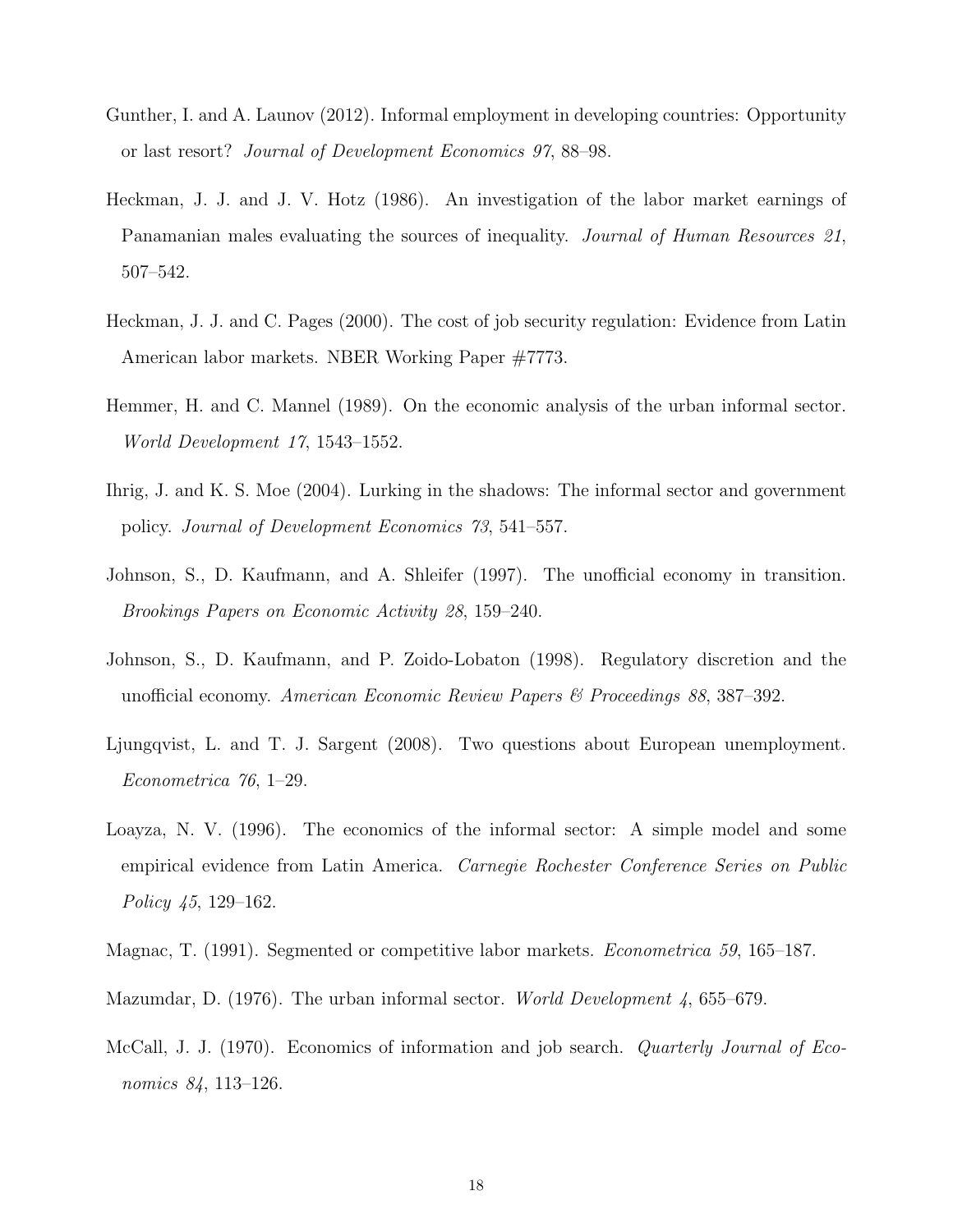- <span id="page-18-2"></span>Sarte, P. D. (2000). Informality and rent-seeking bureaucracies in a model of long-run growth. Journal of Monetary Economics 46, 173–197.
- <span id="page-18-5"></span>Schneider, F. G. and D. H. Enste (2000). Shadow economies: Size, causes, and consequences. Journal of Economic Literature 38, 77–114.
- <span id="page-18-1"></span>Topel, R. H. and M. Ward (1992). Job mobility and the careers of young men. Quarterly Journal of Economics 107, 439–479.
- <span id="page-18-3"></span>Ulyssea, G. (2010). Regulation of entry, labor market institutions, and the informal sector. Journal of Development Economics 91, 87–99.
- <span id="page-18-0"></span>Wahba, J. (2009). Informality in Egypt: A stepping stone or a dead end? Economic Research Forum Working Paper #456.
- <span id="page-18-4"></span>Zenou, Y. (2008). Job search and mobility in developing countries: Theory and policy implications. Journal of Development Economics 86, 336–355.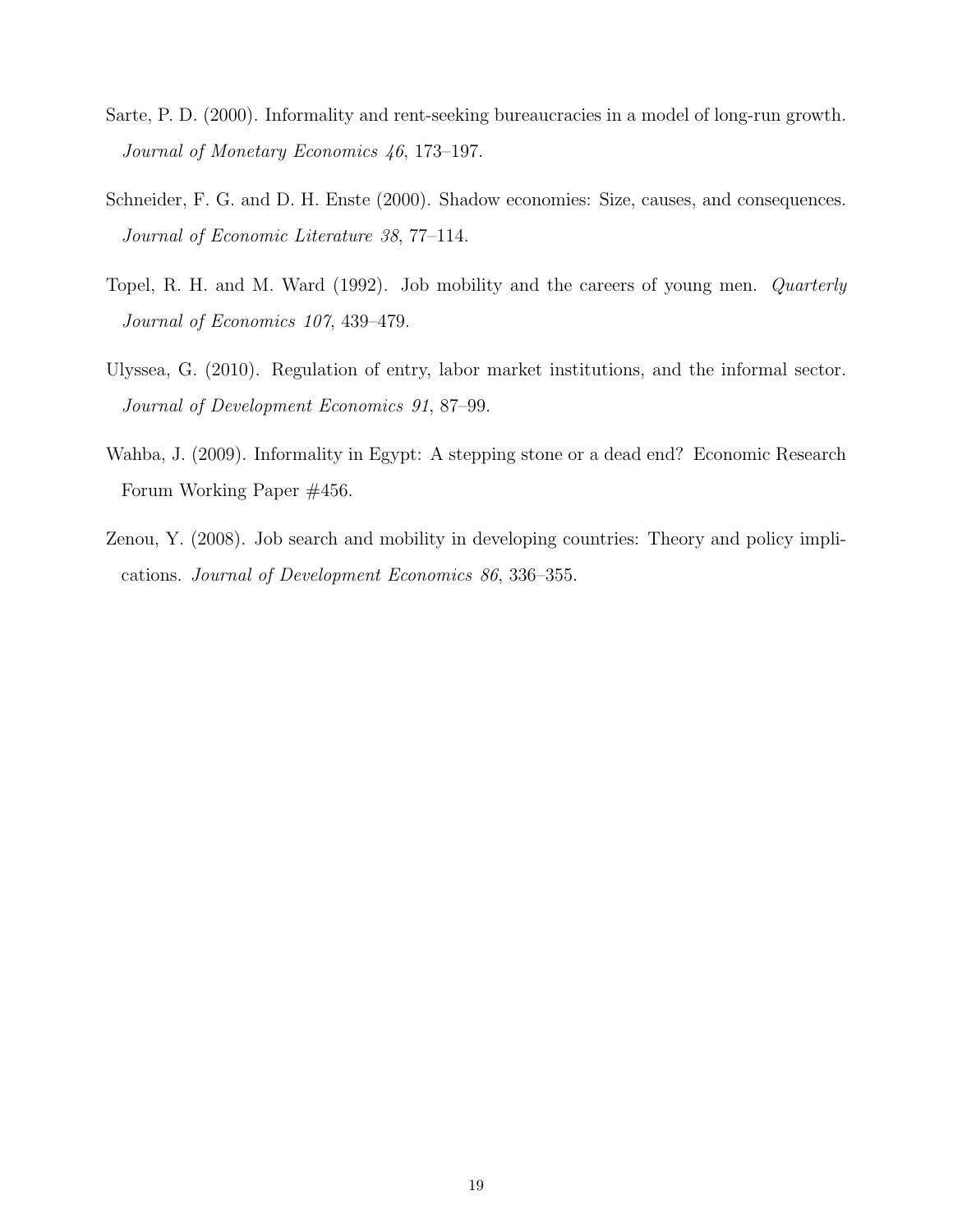<span id="page-19-0"></span>

Figure 1:  $\tau = 0.40$  and  $\rho = 0.30$  under **high-intensity** scenario.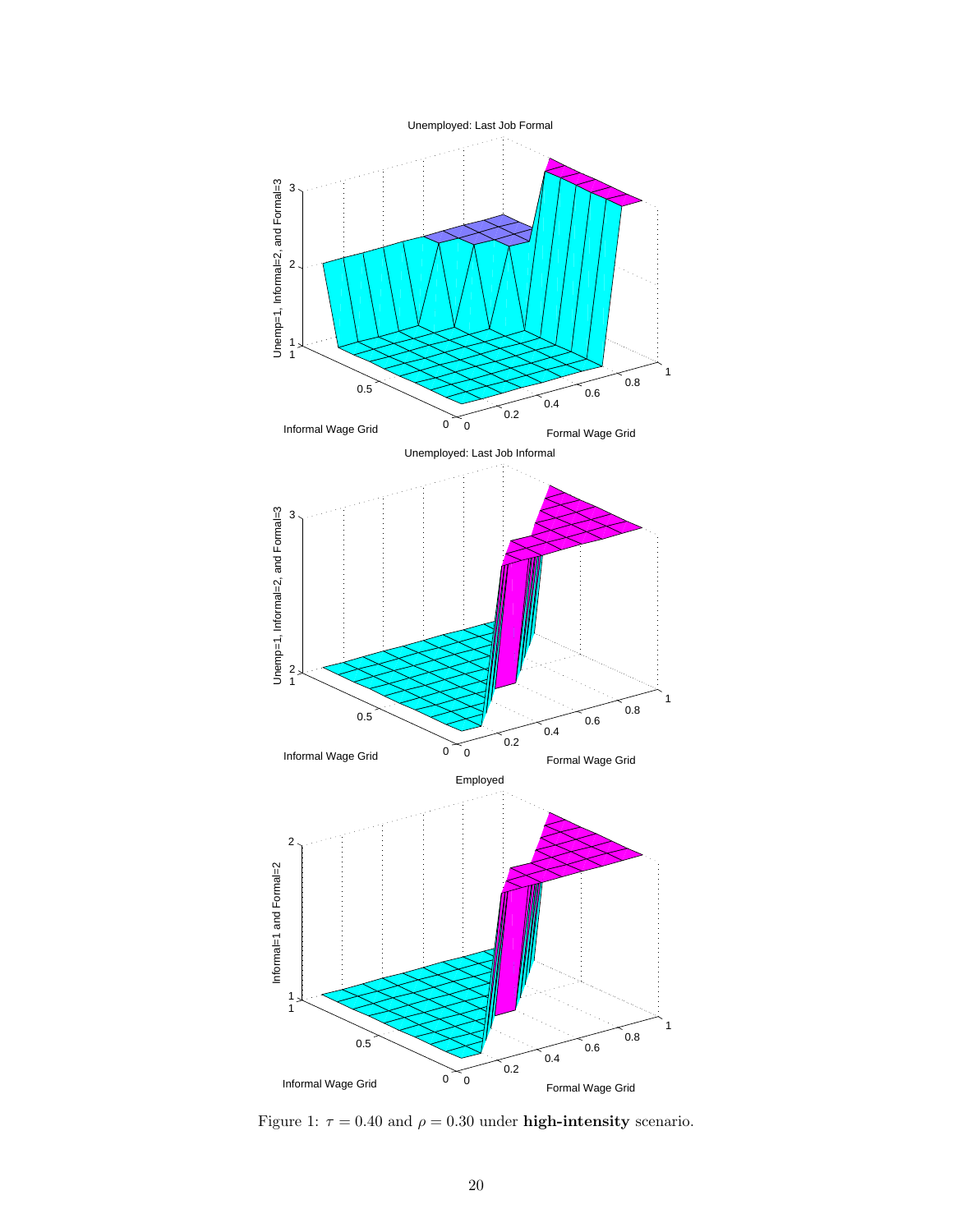<span id="page-20-0"></span>

Figure 2:  $\tau = 0.35$  and  $\rho = 0.30$  under **high-intensity** scenario.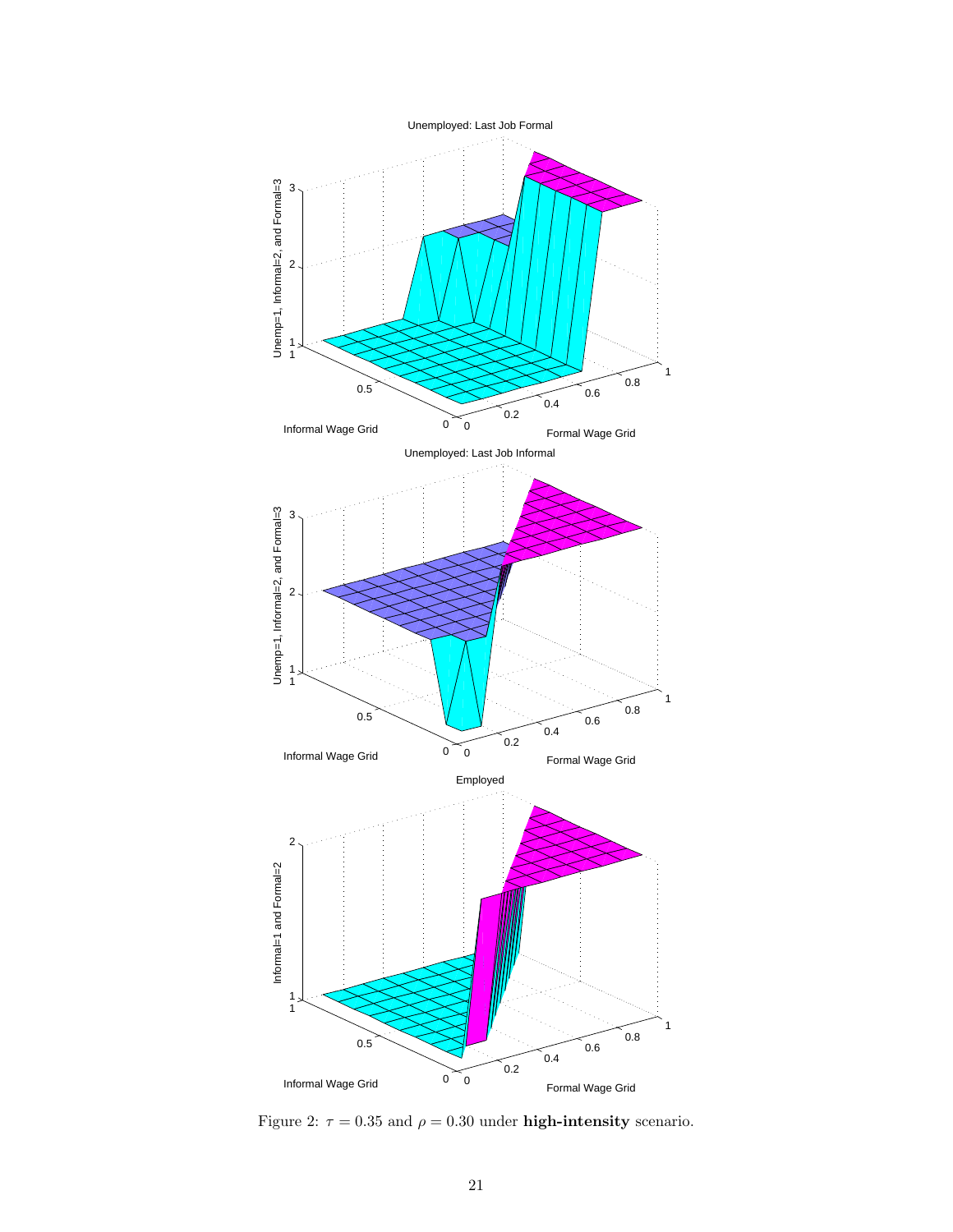<span id="page-21-0"></span>

Figure 3:  $\tau = 0.40$  and  $\rho = 0.30$  under low-intensity scenario.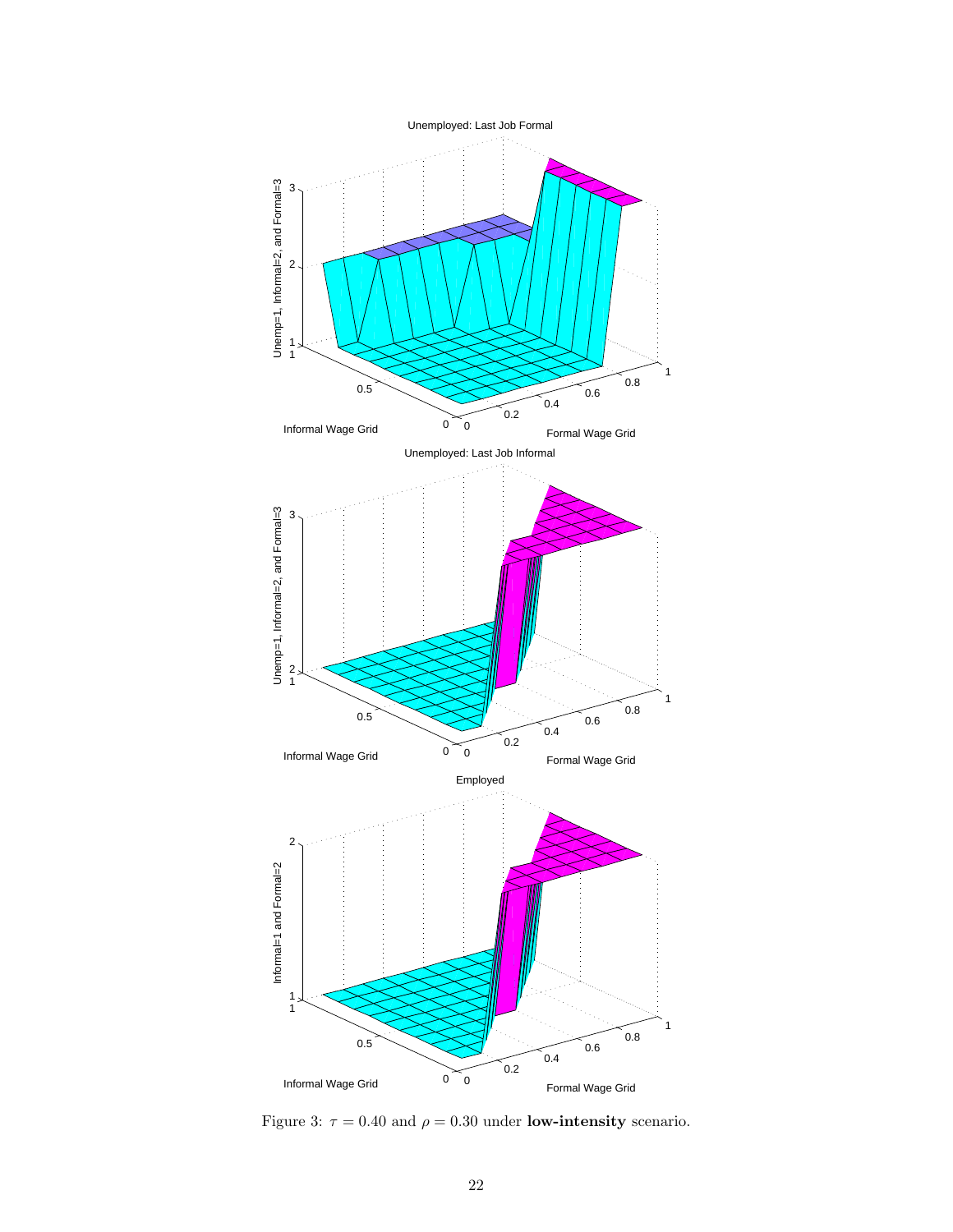<span id="page-22-0"></span>

Figure 4:  $\tau = 0.35$  and  $\rho = 0.30$  under low-intensity scenario.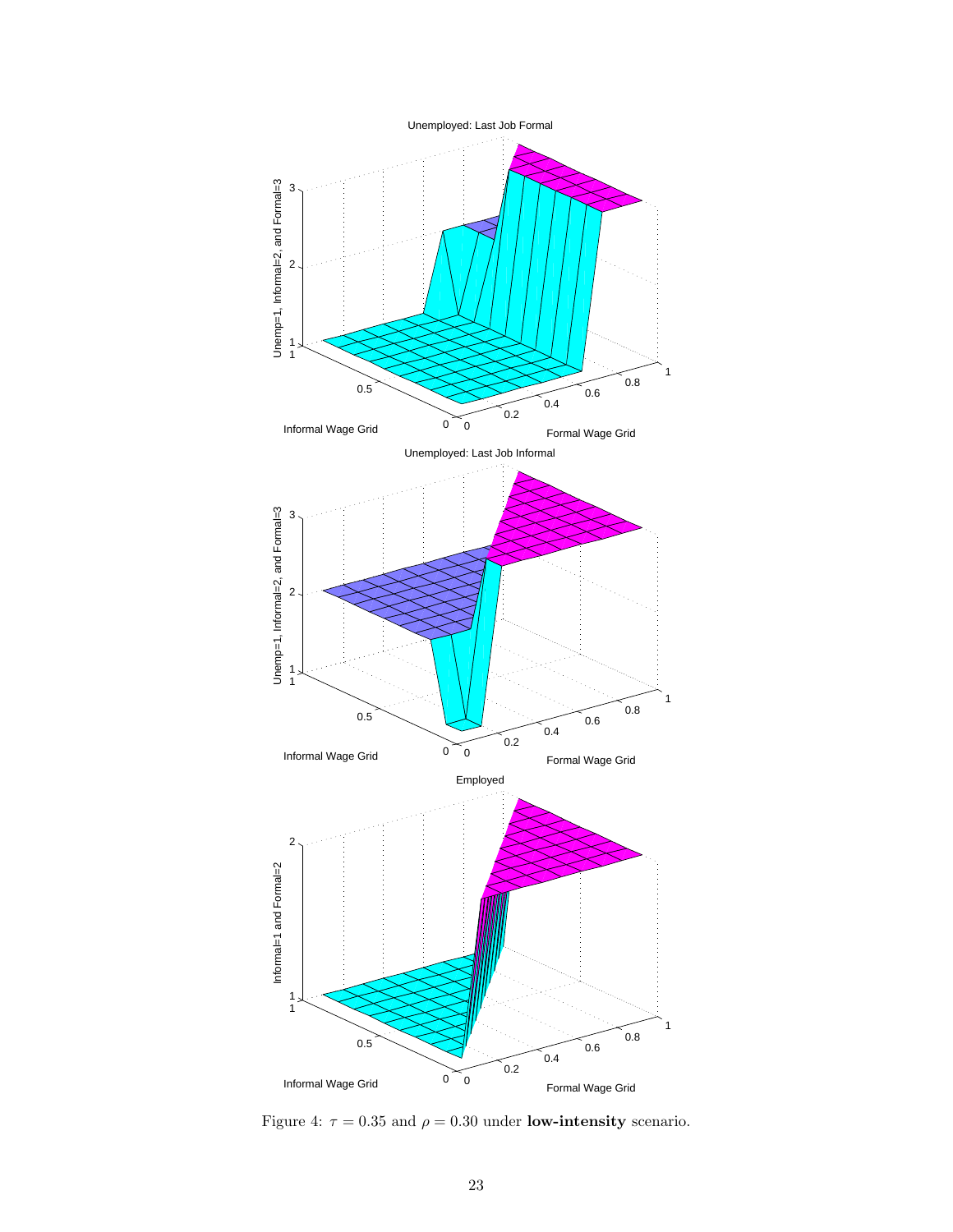<span id="page-23-0"></span>

Figure 5:  $\tau = 0.40$  and  $\rho = 0.40$  under **high-intensity** scenario.